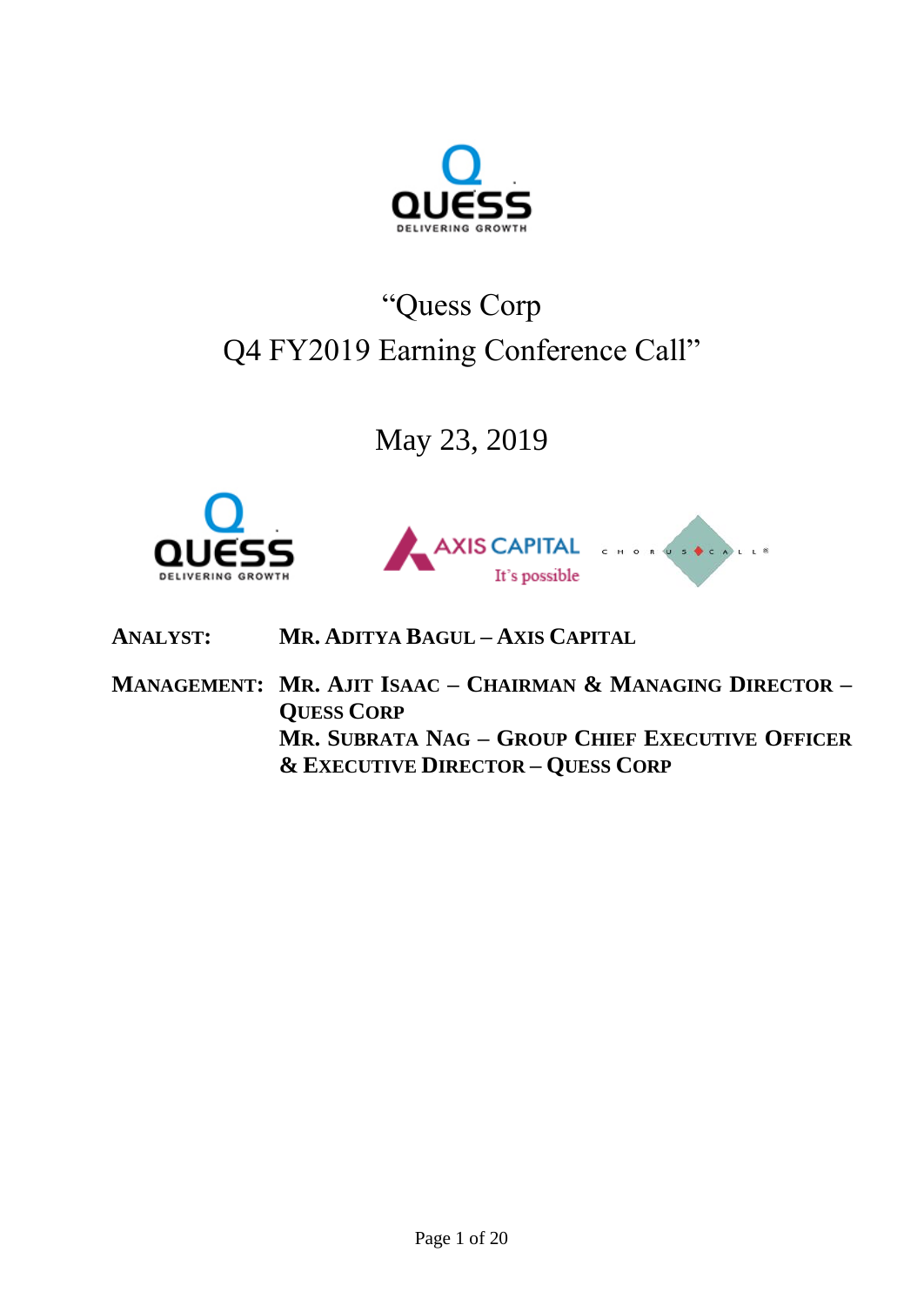

- **Moderator:** Ladies and gentlemen, good day, and welcome to the Quess Corp. Q4 FY2019 Earnings Conference Call hosted by Axis Capital Limited. As a reminder all participant lines will be in the listen-only mode and there will be an opportunity for you to ask questions after the presentation concludes. Should you need assistance during the conference call please signal an operator by pressing "\*" then "0" on your touchtone phone. Please note that this conference is being recorded. I now hand the conference over to Mr. Aditya Bagul from Axis Capital Limited. Thank you and over to you, sir.
- **Aditya Bagul**: Thanks, Steven. Good afternoon, ladies and gentlemen, and a warm welcome to the Q4 & FY2019 Earnings Call of Quess Corp. Limited. The management of Quess Corp is represented Mr. Ajit Isaac, Chairman and Managing Director; Mr. Subrata Nag, Group CEO and Executive Director and Mr. Sangram Mallick – Investor Relations. I shall now hand over the call to Mr. Sangram, for his opening comments, post which we could go to Mr. Ajit Isaac for his opening remarks. Over to you, Sangram!
- **Sangram Mallick:** Thanks Aditya. Good afternoon everyone and thank you for joining the earnings call today. Please note that the results and the press release have been uploaded on our website. Please note that anything which we say which refers to our outlook for the future is a forward-looking statement which must be read in conjunction with the risks that the company faces. These uncertainties and the risks are included, but not limited to what have already been mentioned in the prospectus filed with SEBI. With that said, I would now turnover the call to Mr. Ajit Isaac. Over to you Sir!
- **Ajit Isaac:** Good afternoon and a warm welcome to all of you. Thank you for joining us on today's call. As all of you would know Quess as a company is very representative of Indian economy. 85% of our company's revenues are derived from our Indian operations and the Indian economy over the last few years has been seeing growth of about 6% to 7%.

Job creation and employment has been a subject of much discussion and with more than 300000 employees at Quess, we are among India's largest employers and a central part of this discussion. At Quess we hired almost 100000 employees last year, perhaps making our company India's largest hiring engine and therefore with significant visibility to most parts of Indian economy.

Added to this, Quess was coming on the back of our last round of fund raising in 2017 in an IPP where we raised about Rs.870 Crores. This capital was invested through the year 2017-18 and our priorities therefore in the last year ended 2019 March were one, to ensure that we have realized value from these investments; two, that we have an organic growth rate of about 20% against an economy that is growing at about 6% to 7%; three, to consolidate our operations and to ensure that cash realizations across the company grew by about 50%.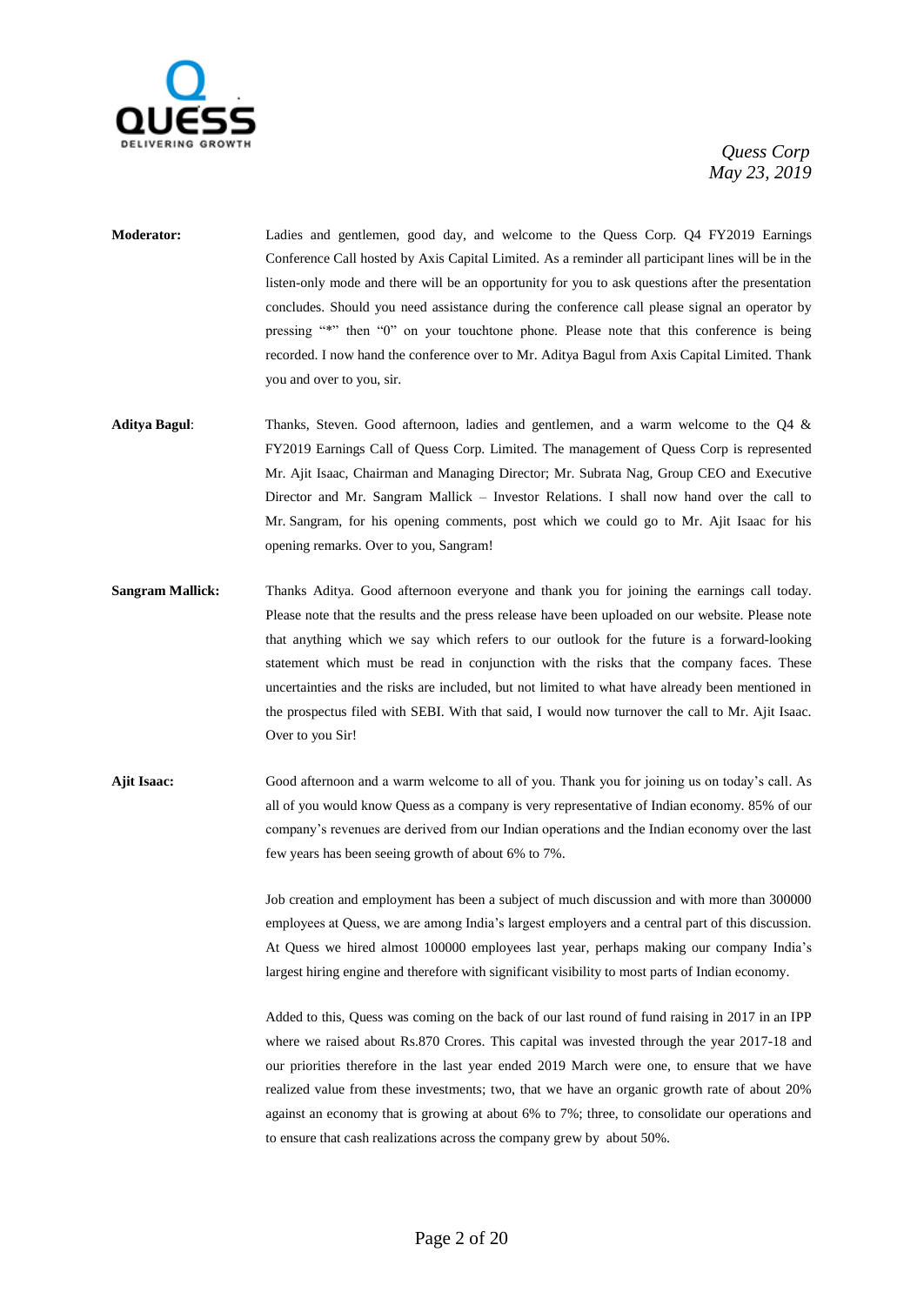

In this context and with these priorities Quess had a very strong year, we have grown our headcount by 22% to 318,000 in our headcount, revenues by 38% to INR about Rs.8526 Crores. In line with previous years our organic growth rate for this year was 24% which is about 2/3rds of our total growth rate. While our investments have been making good progress about which I will discuss later, I would like to add that our third priority of EBITDA to OCF conversion has improved significantly to 59% in the Q4 this year versus the end year number of 31% for the FY2018.

Some of the key initiatives taken up by Quess last year and most of which we discussed in the annual investor meet held a few months back in February this year were following – one, we have transformed ourselves into a platform structure by consolidating our operations into three platforms: workforce management, asset management and BPM & tech.

Our leadership and our reporting structures have been accordingly realigned. Our future reporting therefore will be as per the new structure. This consolidation has brought in more alignment across our services, streamlines our operations and will further expand our market share with a wider range of services to our clients. Two, our focus on cash conversion, with a track record of 45% CAGR over the last seven or eight years we have had a challenge to improve cash generation because a large part of the capital generated by the company went for funding growth, but we took cognizance of this and with feedback provided by the investor community, we have significantly improved our EBITDA to OCF conversion in the last 18 months without compromising on growth. Our conversion is more than 31% in FY2018 and we closed 2019 with 43%.

In the last few quarters we have significantly improved our conversion to about 59% for Q4 of the last year. This has consequentially enabled us to reduce our debt by about Rs.210 Crores to Rs.784 Crores in 2019 versus Rs.994 Crores in the year 2018.

There was also reduction of leverage ratio of our gross debt to EBITDA to 1.7 compared to 2.8 last year, optimizing our working capital cycle, improving cash conversion in an ongoing process and we feel that there is further scope for improvement.

One of the topics that have consumed much attention at Quess has been Monster. In the initial month post acquisition, there was some challenges turning around Monster, but over the last 15 months, substantial work has gone into it. We have revamped the core platform by launching Semantic Search. Two, we have launched a better together set of recruit model which includes the automotive interview solution called Quinton, pre hire assessment and curated profiles. We have also launched a Monster brand campaign called 'Work-Life Balance' which has gathered good traction with 600 million impressions, 7 million clicks and 4 million individual visits. All of these initiatives have resulted in improving business metric from Monster. Our traffic has gone up by 68% to over 11 million per month compared to our pre acquisition numbers, similarly new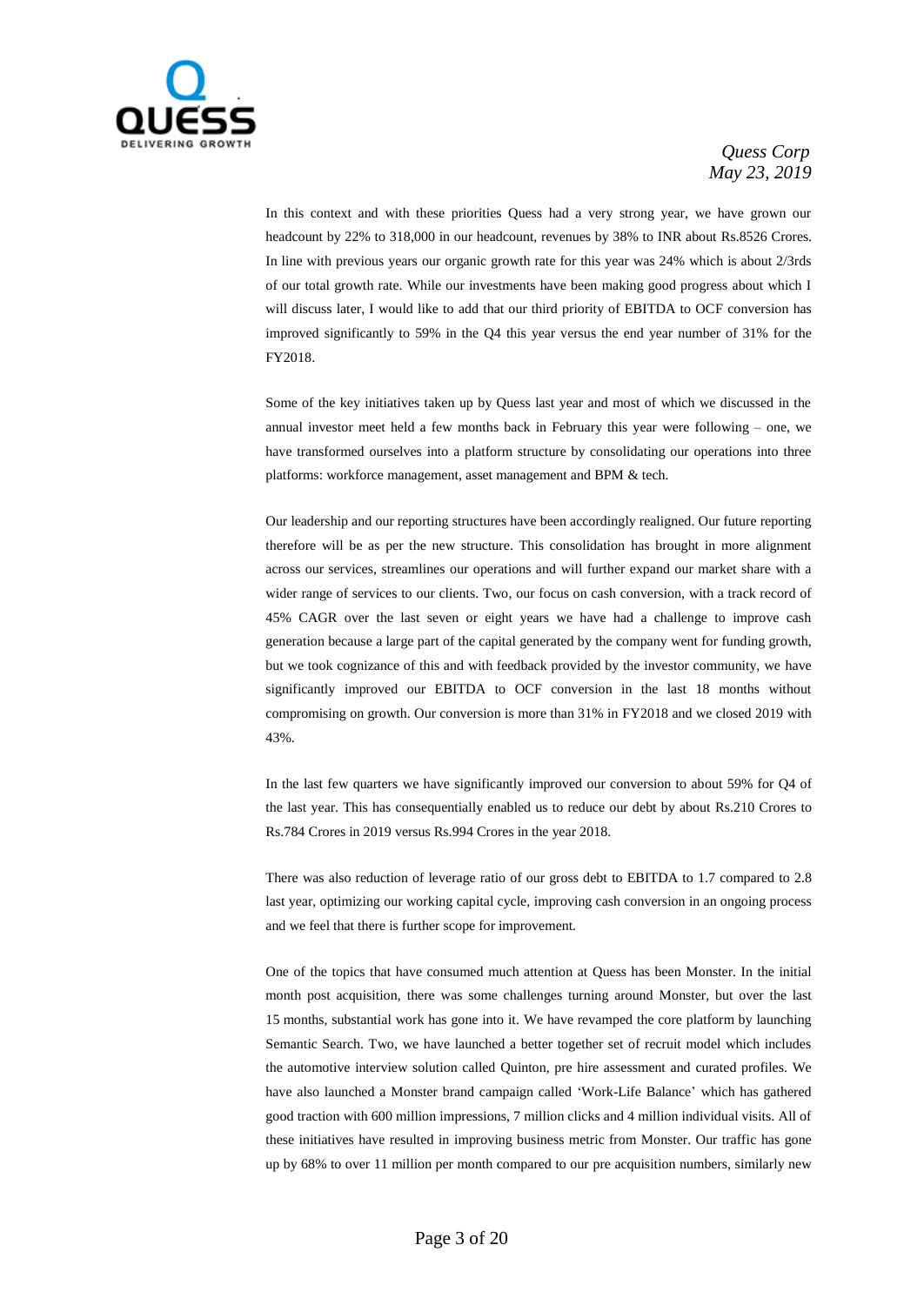

seeker registrations have increased by 76%. We are continuing to build and monitor the results the platform is delivering; we think that the initial heavy lifting is done to a reasonable amount. There is some more work to be done but we think a lot of work has gone into it and we expect Monster to deliver targeted results in the coming quarters.

In our industrials vertical, our segment has seen reorganization. First, we continue to focus on O&M contract in metal, power and oil & gas sectors. Second we have decided not to pursue any further smart city contracts. As far as the Ahmedabad Smart City project is concerned, the project has been well executed with initial phases have been completed. This project has also won multiple awards including transport and mobility award for intelligence transport management systems from India Smart City Awards in 2018. We expect to complete the project in August and commence the O&M phase of the project thereafter.

Before concluding, I would like to highlight some aspects of our future strategy. As mentioned earlier, this year will continue to be a year of consolidation in the platform structure with margin improvement and cash conversion. We do not expect to do any major acquisitions going forward and building on the investments that we have right now is our current focus.

Branding, we are planning to consolidate all of our Quess brands under our Quess brand umbrella. From a current brand count of about 28, we expect to come down to Quess plus maybe another 8 or 9 brands therefore significantly changing the brand architecture of our company. Speaking about individual platforms, our work force management, asset management and BPM and tech platform have all done very well over the last one year.

Some of the highlights of them have been our general staffing numbers going to about 192000 and an addition of about 200 new logos for the year. Our operational efficiency there has gone up with the core to associate ratio being 1:330 versus 1:260 in the last financial year. Our collect & pay contract share has also increased to 65% up from 58% of the last year. In Excelus our training division, we trained over 38000 candidates and with the additional focus on employment and skill generation in our country, we expect this business to gather great attraction in the future.

In the asset management platform, we have also seen significant organic growth momentum; we have added 120 new logos, with the healthcare and education vertical growing significantly better than the others. Our security services company has added 2400 new headcount over the last quarter taking a total headcount to almost about 20000 people. In the BPM and Tech space Conneqt Business Solutions has had a good year with an EBITDA of about Rs.74 Crores translating to a margin of about 8.6%, a significant improvement over the previous year's number of about Rs.55 Crores. We have also restructured our entities in North America which is Brain hunter, Mind wire and MFX into a consolidated firm and this will enhance the service offering that we have and should gain additional market traction by the cross selling that we are able to do.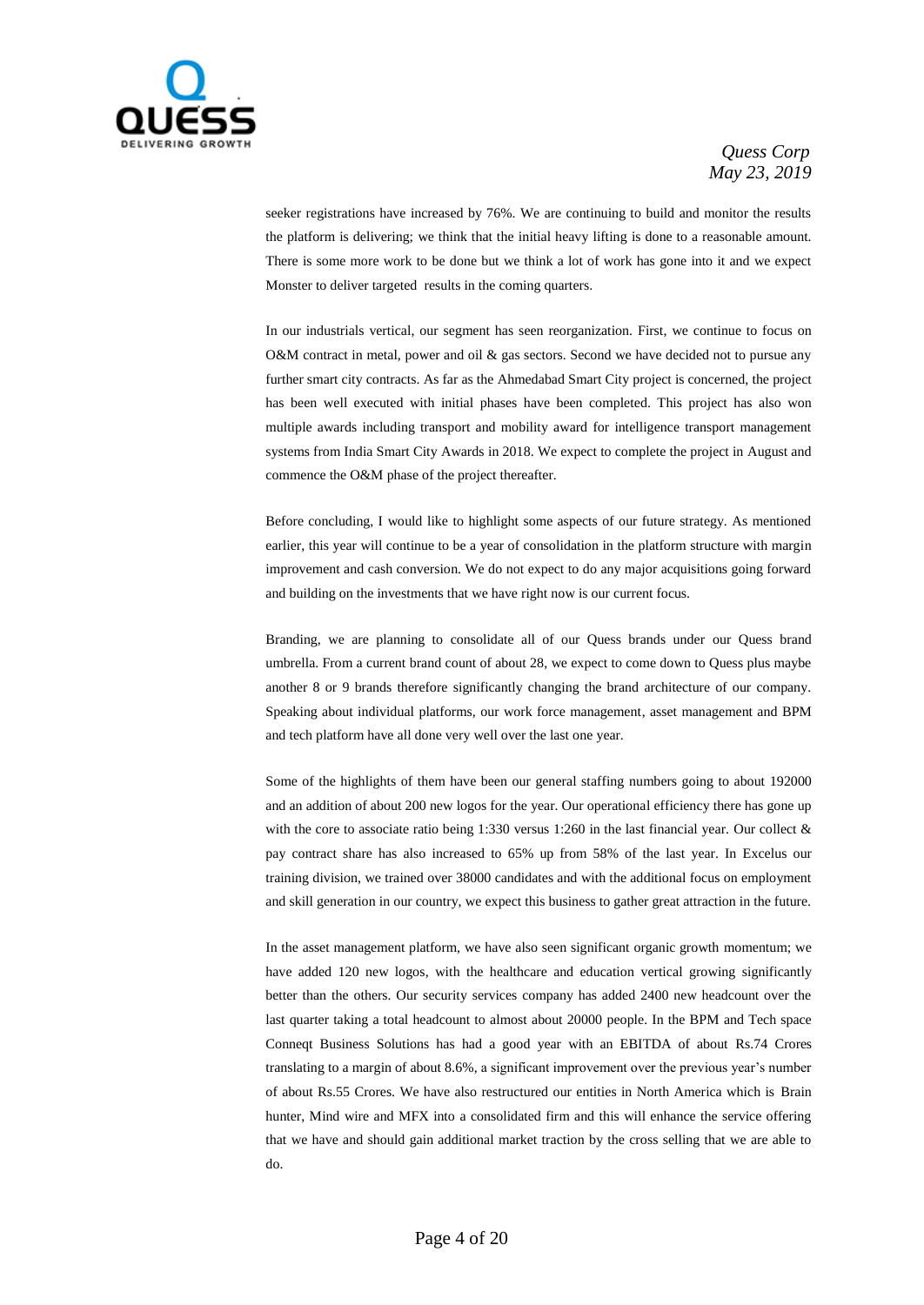

|                   | Digi Care, our after-sales service business, our growth in our service centers has reached to about<br>250 service centers. The focus on this business will be in maintaining our growth momentum and<br>expanding our margin structure. Recently we have also added Allsec Technologies and we<br>believe that this addition will be a signciciant one to Connect where we are able to add another<br>service platform in the HRO business and additional international business.                                                                                                                                                                                                                                                                                                                                                                                                                                                                                                                                                                                                                                                                                                                                                                                   |
|-------------------|----------------------------------------------------------------------------------------------------------------------------------------------------------------------------------------------------------------------------------------------------------------------------------------------------------------------------------------------------------------------------------------------------------------------------------------------------------------------------------------------------------------------------------------------------------------------------------------------------------------------------------------------------------------------------------------------------------------------------------------------------------------------------------------------------------------------------------------------------------------------------------------------------------------------------------------------------------------------------------------------------------------------------------------------------------------------------------------------------------------------------------------------------------------------------------------------------------------------------------------------------------------------|
|                   | At this point, I would like to add that I am joined by my colleagues from my corporate office and<br>the finance function and together we will address the questions that you will raise. So we are<br>looking forward to an interactive discussion and thank you all once again for joining us on this<br>call.                                                                                                                                                                                                                                                                                                                                                                                                                                                                                                                                                                                                                                                                                                                                                                                                                                                                                                                                                     |
| <b>Moderator:</b> | Thank you very much. We will now begin the question and answer session. The first question is<br>from the line of Jai Nandwani from Perfect Research. Please go ahead.                                                                                                                                                                                                                                                                                                                                                                                                                                                                                                                                                                                                                                                                                                                                                                                                                                                                                                                                                                                                                                                                                               |
| Jai Nandwani:     | Sir I will be asking three questions, all in one order. First question is in Monster, how are we<br>trying to differentiate from our competitor Naukri.com given it has a massive 70% traffic share<br>and what synergy can we drive with our business?                                                                                                                                                                                                                                                                                                                                                                                                                                                                                                                                                                                                                                                                                                                                                                                                                                                                                                                                                                                                              |
| Ajit Isaac:       | Yes, please.                                                                                                                                                                                                                                                                                                                                                                                                                                                                                                                                                                                                                                                                                                                                                                                                                                                                                                                                                                                                                                                                                                                                                                                                                                                         |
| Jai Nandwani:     | Can I continue?                                                                                                                                                                                                                                                                                                                                                                                                                                                                                                                                                                                                                                                                                                                                                                                                                                                                                                                                                                                                                                                                                                                                                                                                                                                      |
| Ajit Isaac:       | Yes, please. Go ahead.                                                                                                                                                                                                                                                                                                                                                                                                                                                                                                                                                                                                                                                                                                                                                                                                                                                                                                                                                                                                                                                                                                                                                                                                                                               |
| Jai Nandwani:     | Second question is in terms of capital allocation is that according to the amount of investment<br>proposed for Monster. Question three, as we focus on improving our cash flow conversion and<br>tighten the working capital terms with clients, what adverse effect it could have on our growth on<br>margins?                                                                                                                                                                                                                                                                                                                                                                                                                                                                                                                                                                                                                                                                                                                                                                                                                                                                                                                                                     |
| Ajit Isaac:       | On the first question that you raised, which is, what is the differentiation that we have with<br>Naukri? I think the key aspect of this is the differentiation that any competitor with anybody else<br>can build in terms of a user experience. So a number of the features that I had enunciated earlier<br>in the call in terms of better together are aimed at driving this differentiation between us and<br>competition. This is an ongoing process and I do not think any single differentiation as an aspect<br>will make our conversation topic but we are hopeful that collection of some of the initiatives we<br>are driving there will build sufficient differentiation. In terms of synergies with our existing<br>business, there are I think two or three levels of synergies. One we are able to examine the<br>requirements of a job market from a very close point because we are hiring 100000 people across<br>many sectors, we are seeing patterns, we are seeing trends, we are seeing requirements, based on<br>the feedback that we get from each of these sectors, we are able to factor those influences into the<br>product at Monster. So therefore we are able to draw on the domain strength that we have hiring<br>into our portal. |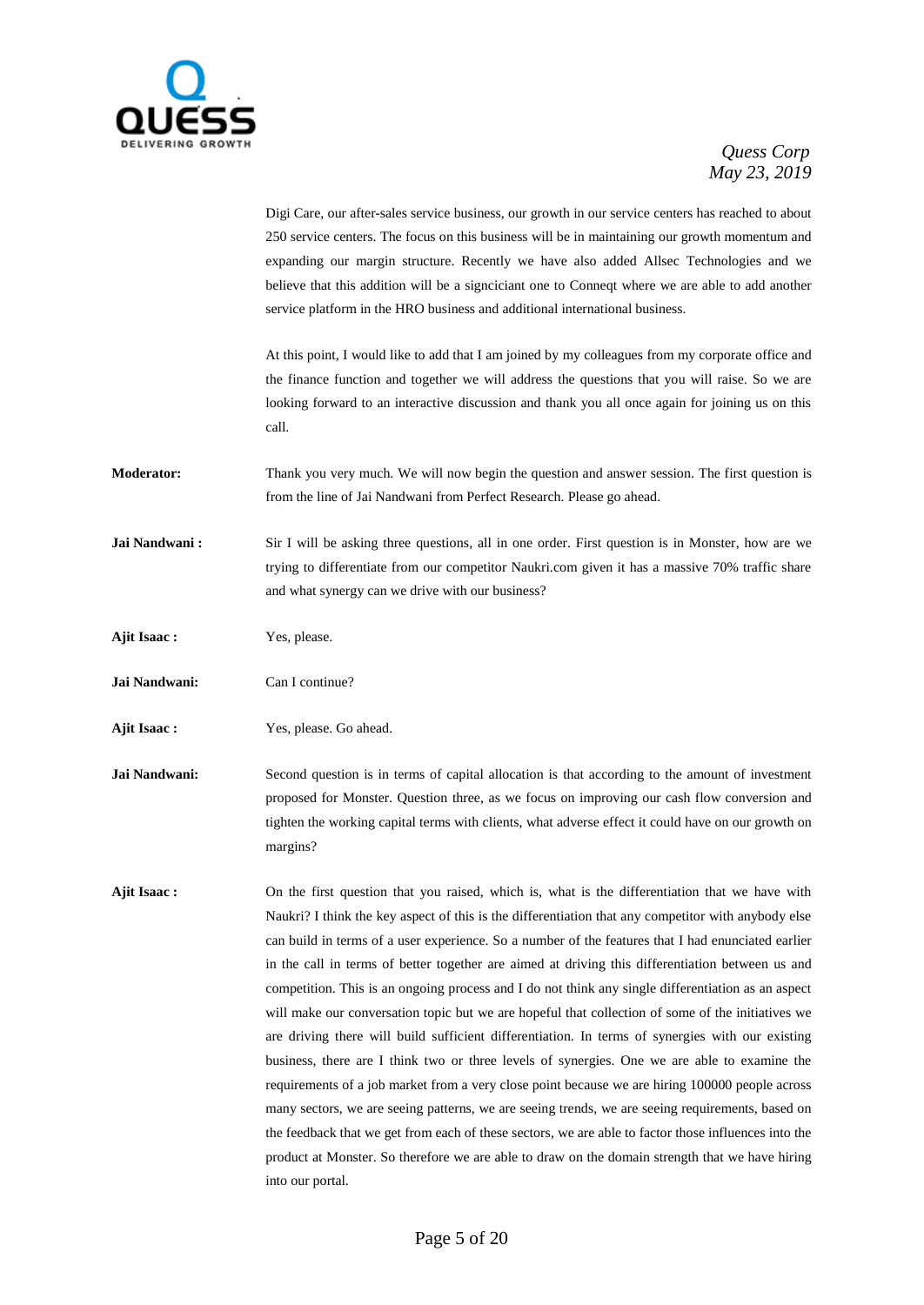

The second one is that with the hiring engine that we have got, we are hopeful that we can convert a large part of the requirements that come through an online model into also an offline delivery program,that's the second part. The third is at the staff function level in human resources finance etc., there is a fair amount of synergy between our shared service center at Quess and the requirements in Monster. So this is the response to differentiation synergies at Monster. In terms of capital allocation, Monster has been an acquisition that was done at values far differentiated from what its competitors are trading at. So we still have some headroom in terms of how much capital we need to put into it, we have cash, we have been very prudent and frugal allocators of capital over time as you would know from most the assets that we have bought in the past. We are cognizant of the fact that it is an internet business and it can draw and consume more cash than the conventional services business that we are use to at Quess. So we will be prudent in the amount that we will allocate to this.

In terms of cash conversion, I do not think the focus of cash conversion will reduce the margin structure. Our margin structure is dependent on the service quality, type of services that you deliver and the type of markets that you operate in. The results from the cash conversion effort that we are running is basically out a more streamline process, more management focuses on the topic and better commercial and contract structure.

I hope I have covered the question that you raised.

**Jai Nandwani:** Thank you.

**Moderator:** Thank you. The next question is from the line of Atul Mehra from Motilal Oswal Asset Management Company. Please go ahead.

**Atul Mehra:** Hi Sir, good afternoon and thanks for the opportunity. Sir just one question on Trimax, what is the current status on this particular receivable of Rs.150 Crores that we added given the parent has run into some kind of a problem and what is the level of confidence you have of the recovery of Rs.150 Crores given the case might go to NCLT etc., complications might be higher. So what is your internal level of confidence of recovering this Rs.150 Crores?

**S Ramakrishnan:** This is Ramakrishnan here, Deputy CFO at Quess. Thanks for your question. As regards the receivable from Trimax, Trimax as you have seen in the notes, has gone into the insolvency with the NCLT. But having said that we are working with both the SCADAL, which is the end customer in terms of implementation of the project and in terms of receiving the money. So SCADAL, like Mr. Ajit said, the project has been progressing really well and since the project has been progressing really well, SCADAL has also said they would go ahead and pay the money to us in terms of the fact that there is an escrow arrangement which is currently there between SCADAL, Trimax and our company. So that been the case SCADAL has said that they will have to uphold that escrow arrangement and hence the money will still flow once the project is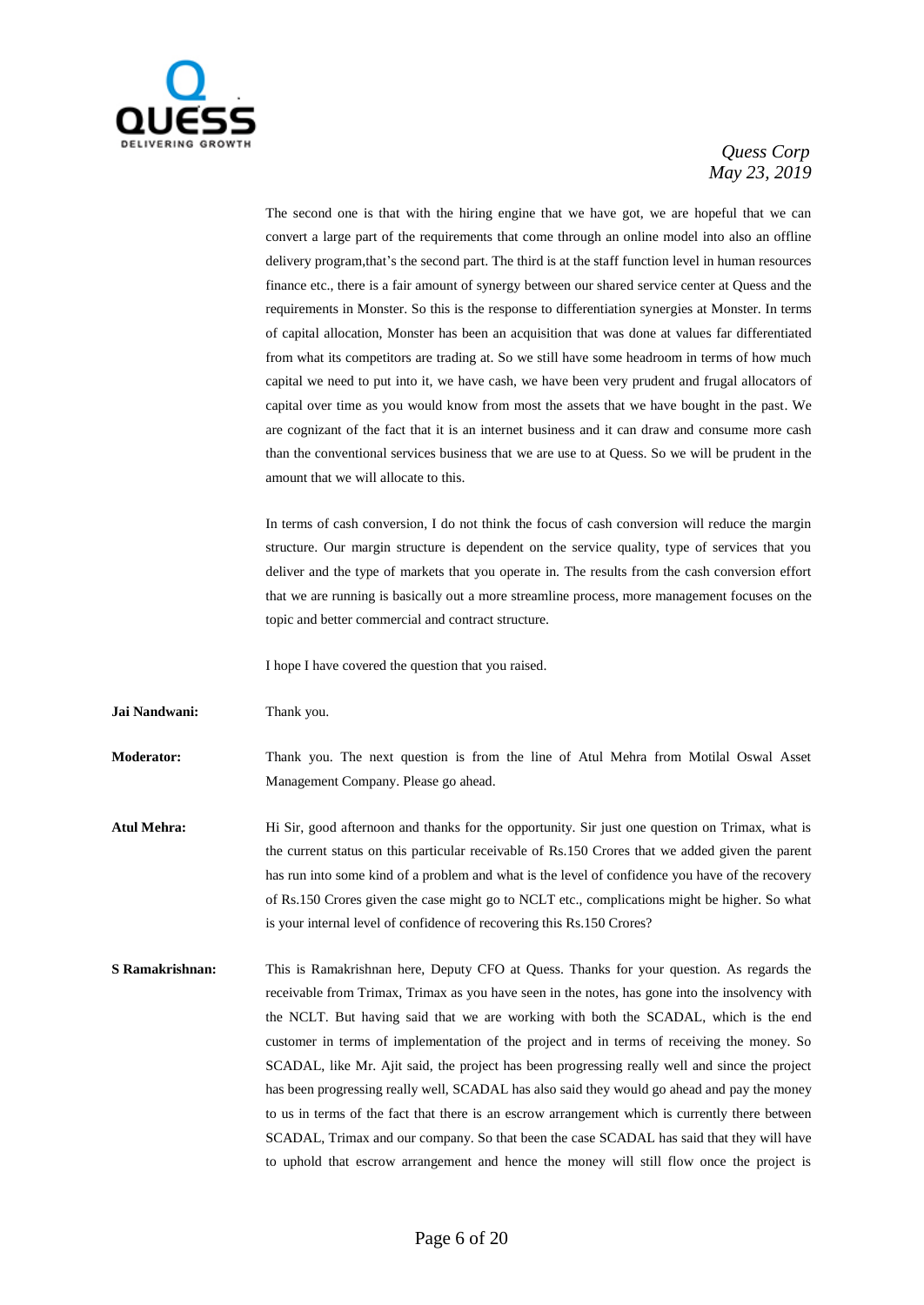

completed and the project milestones are achieved. And we are also in constant touch with SCADAL in this matter and we are quite bullish about getting the money.

Atul Mehra: Sir would you have taken any legal opinion?

**Subrata Nag:** Yes, Atul couple of things here, first of all as Ramki said that we have an escrow arrangement and as far as the escrow arrangement whatever money we receive from SCADAL, 99% of that money will be flowing as per our agreement with the Trimax IT. So we are already in touch with the Axis Bank, we are in touch with the POC and also the insolvency professionals of Trimax. So we have that assurance and we have that kind of confidence that there will be no issue as such we have also had a discussions with the SCADAL and they know that we are executing the project and they said that they will make sure that the money goes to us and there should not be any issue. Over and above we have spoken with Deloitte, our auditor, they also have a large insolvency professional business, we also spoken to KPMG and also some lawyers in the NCLT and we don't see any issues in this insolvency process unless it goes to the liquidation. So we have time till 270 days and the project is in the final end and we are getting some of the payments and as I am speaking getting processed and I hope that most of the payments we will be able to get in the next 60 days, actually because of the election last 60 or 90 days we could not get processed because most of the things were as per the code of conduct so once the election results got over and we have the assurance that we will receive most of our payment. So from our side we do not see any issues about any write-off on this account and as you know the auditors also agreed with our viewpoints and whatever opinions we have provided. So we will try to get this money as quickly as possible and you will see that in the next one or two quarter results.

Atul Mehra: So August is the timeline right Sir?

- **Subrata Nag:** August is the time, almost the projects is complete. If you go to Ahmedabad and you will be surprised to see actually, please do not jump the red light because you will get a challan automatically and you have to pay fine. The Municipality agency is getting Rs.10 lakh fine every month there and even there you will see that display board. So whatever project we have completed, we were running the control center, problem is as the metro work is going on, there has been some sites where we have to put the display board, they are not able to give us the sites. so most of the sites we have got, few are still pending so we think by August we will be closing the project and move on to the O&M phase which is five years from now, we have to do.
- **Atul Mehra:** Thanks for the update. Sir secondly in terms of internet business, so 14 Crores of EBIT loss for the quarter obviously we were in investment phase for this quarter, but as we look forward next year and now that the launch has already gone through. So how will we see the profitability and if there is this level of burn which will continue or do you see that this is the peak burn and next year onwards we should at least look at some level of breakeven in this business.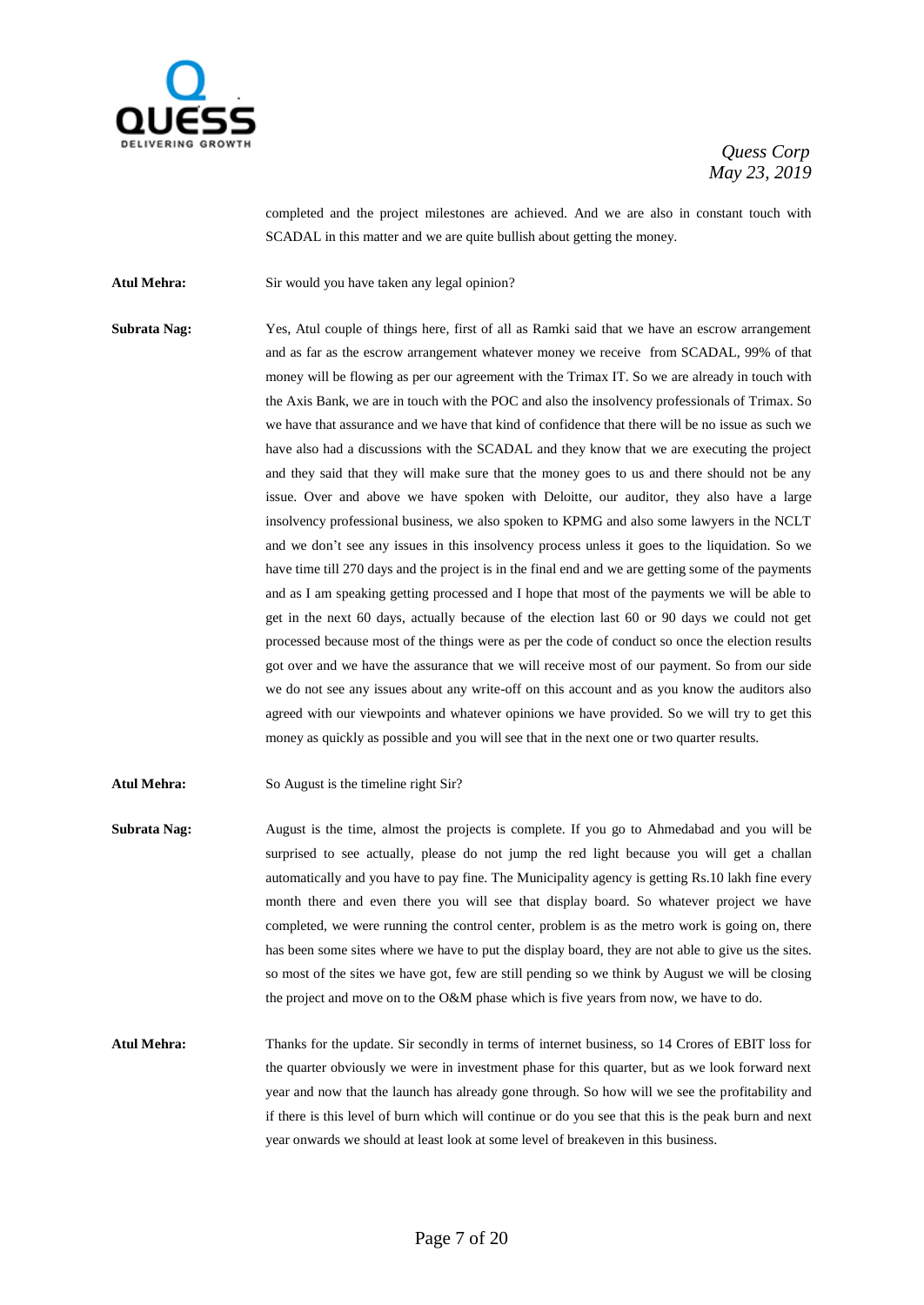

| Subrata Nag:        | Yes, see out of that Rs.14 Crores primarily as you know that we launched a digital campaign, the<br>first digital campaign we want to test the product and actually we spend around Rs.8 or 9 Crores<br>on that digital campaign. So operationally, I think our loss was around Rs. 4 to 5 Crores. So I do<br>not see any major operational loss and that loss I think over the quarters going will come down<br>and as we also on the day of our investors and analyst event, we told that by Q3 we are quite<br>confident that we will achieve the operational breakeven. Having said that this is an internet<br>business and we are revamping and relaunching the product so we have to take a call and we will<br>take a call that how much marketing and other expenses we will do, but overall as I told on the<br>investors day also that our final target is that we paid around Rs.100 Crores and maybe another<br>Rs.30 or 40 Crores we will maybe burn. By the time hopefully whatever traction Ajit told, we<br>have seen a lot of traction but it will take some time the traction to convert into new orders and<br>new revenue so we hope that the Q1 will give us some benefits we are expecting and we are |
|---------------------|------------------------------------------------------------------------------------------------------------------------------------------------------------------------------------------------------------------------------------------------------------------------------------------------------------------------------------------------------------------------------------------------------------------------------------------------------------------------------------------------------------------------------------------------------------------------------------------------------------------------------------------------------------------------------------------------------------------------------------------------------------------------------------------------------------------------------------------------------------------------------------------------------------------------------------------------------------------------------------------------------------------------------------------------------------------------------------------------------------------------------------------------------------------------------------------------------------------------------|
|                     | seeing the early signs that some traction are coming. So we are budgeting around Rs.20 to 25<br>Crores max EBITDA loss in this year not more than that.                                                                                                                                                                                                                                                                                                                                                                                                                                                                                                                                                                                                                                                                                                                                                                                                                                                                                                                                                                                                                                                                      |
| Atul Mehra:         | And Sir one final question on this associate income for the quarter of Rs.9 Crores how much of<br>this has to be with the East Bengal Football Club and?                                                                                                                                                                                                                                                                                                                                                                                                                                                                                                                                                                                                                                                                                                                                                                                                                                                                                                                                                                                                                                                                     |
| S Ramakrishnan:     | So the associate pickup, we had about three components, one component is the loss on account of<br>East Bengal, which is about Rs.10 Crores and then we had some losses on Heptagon and then<br>there was an offset by profits from Terrier which is about Rs.7 Crores so that is the kind of<br>component you have on associate income.                                                                                                                                                                                                                                                                                                                                                                                                                                                                                                                                                                                                                                                                                                                                                                                                                                                                                     |
| Atul Mehra:         | But Sir would not Rs.10 Crores be too large so East Bengal has one particular quarter and how<br>do we still see this going forward?                                                                                                                                                                                                                                                                                                                                                                                                                                                                                                                                                                                                                                                                                                                                                                                                                                                                                                                                                                                                                                                                                         |
| <b>Subrata Nag:</b> | No actually, most of the expenses actually we did and payment made in this quarter. So overall<br>annualized this year also our budget is between Rs. 10 to 12 Crores. Last year actually we came<br>in the later part of the year when the league had already started and we did not have the time to<br>get any sponsors and get our act together. So this year we think that we will at least Rs.5 to 7<br>Crores revenue we will have, last year we had Rs.2.5 Crores revenue, our overall exposure for<br>this current year is around Rs.10 Crores between Rs.10 to 12 Crores.                                                                                                                                                                                                                                                                                                                                                                                                                                                                                                                                                                                                                                          |
| Atul Mehra:         | And of which we will plan to make up Rs.5 to 6 Crores in revenues, so net you are saying?                                                                                                                                                                                                                                                                                                                                                                                                                                                                                                                                                                                                                                                                                                                                                                                                                                                                                                                                                                                                                                                                                                                                    |
| Subrata Nag:        | No. Our total cost will be around Rs.15 Crores, we are expecting between Rs.5 to 7 Crores in<br>revenues so our net loss for the entire year for 2019-20 would be between Rs.8 to say Rs.10<br>Crores maximum.                                                                                                                                                                                                                                                                                                                                                                                                                                                                                                                                                                                                                                                                                                                                                                                                                                                                                                                                                                                                               |
| <b>Atul Mehra:</b>  | Great Sir thanks and wishes you all the best.                                                                                                                                                                                                                                                                                                                                                                                                                                                                                                                                                                                                                                                                                                                                                                                                                                                                                                                                                                                                                                                                                                                                                                                |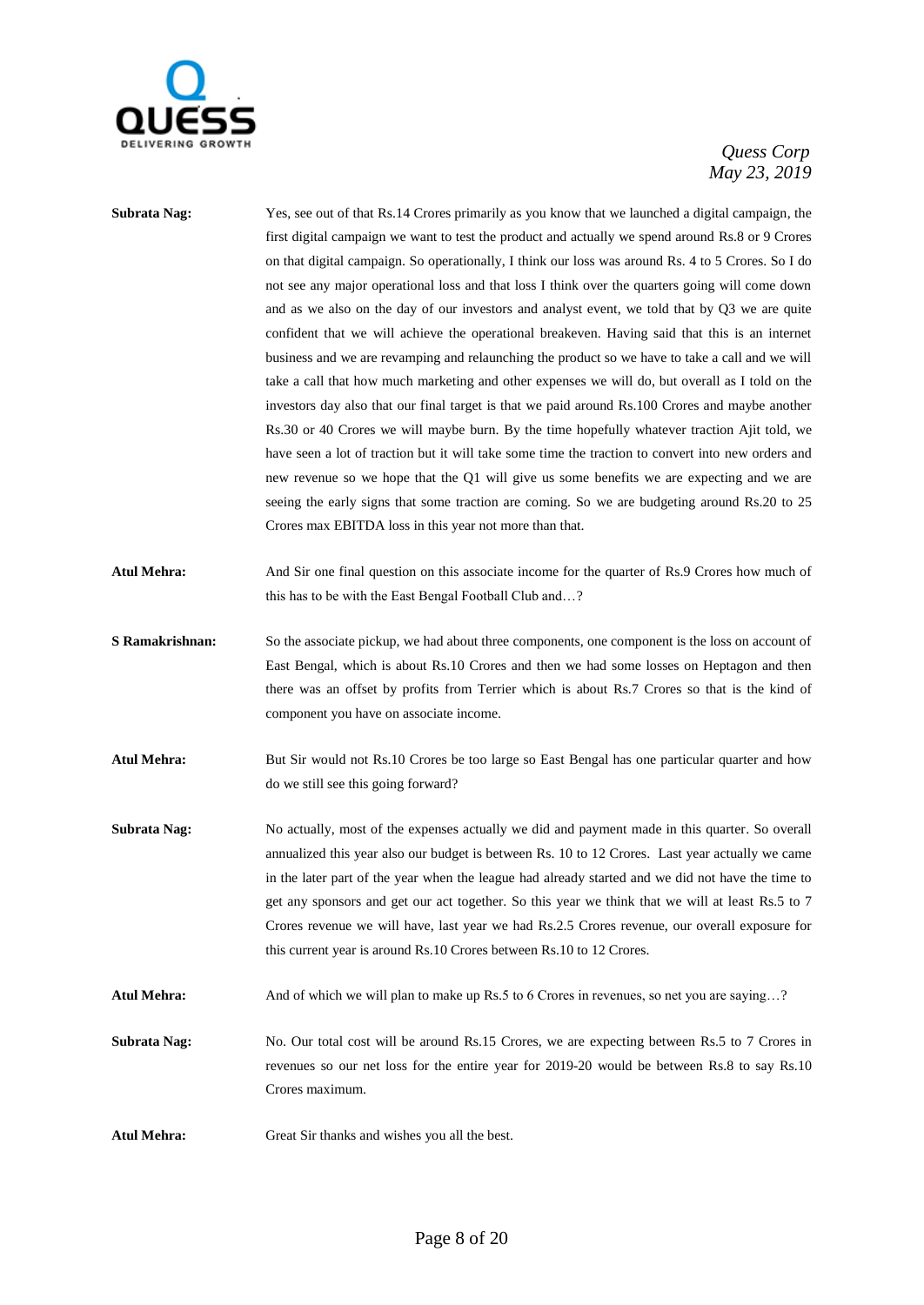

- **Moderator:** Thank you. The next question is from the line of Ashish Chopra from Motilal Oswal. Please go ahead.
- **Ashish Chopra:** Hi, thanks for the opportunity. Firstly Ajit with the focus on mainly organic momentum right now, with the current portfolio of business could you share what would be the optimal level of operating margin and cash conversion in your assessment?
- **Ajit Isaac:** So I will start with the second, we have reached in excess of 55% we think we can go up by another 4% or 5% in that it depends also in terms of how we can realign some of our current commercial contracts to ensure we can get to about 60 plus number. In terms of margins, our focus now is clearly in terms of how we generate more cash in the company so whether we generate 5.5% margin or 5.3% margin if we are generating cash we will choose the second option than choosing a higher margin structure and I think that is paying off because the return on capital is improving, cash availability in our business is improving and the metrics are looking a lot better. Sometimes when you increase margins inordinately you also have to give a larger credit times and that increases your working capital pressure. So we seem to be finding the sweet spot now in terms of margins versus cash conversion and I think this improvement would continue.
- Ashish Chopra: Fair enough. And secondly on the technology solutions bit, looks like the technology staffing has had a soft year and you have made a mention of that in part in the analyst days so just wanted to understand as to what is the outlook on that piece going forward with the demand environment being fairly strong for technology?
- **Subrata Nag:** See in the technology segment today, we have staffing is only a part of that, we have three components in the technology segments: one is the IT staffing in India, Singapore and North America and then our IT product and services business and the third largest components is Conneqt which is our BPM business. So I think we have had a very good year in Comtel, Singapore actually, initially after we took over there was a little slump but last year was a good results, we have a very good results in the Conneqt if you see after we took over, the profit has gone up substantially, revenue also gone up, we are signing new contracts and we are opening new centers, delivery centers, so I think overall technology segment last year had only soft spot little bit was our Indian staffing but we are seeing actually slowly Magna also getting its act together. So overall in the technology services business last year had a good year overall and we see that continuity will be continuing this year also.
- **Ashish Chopra:** And just lastly from my side one clarification I think on the line item on the balance sheet which was noncurrent loans which seems to have gone up quite substantially if you could elaborate on what that pertains to?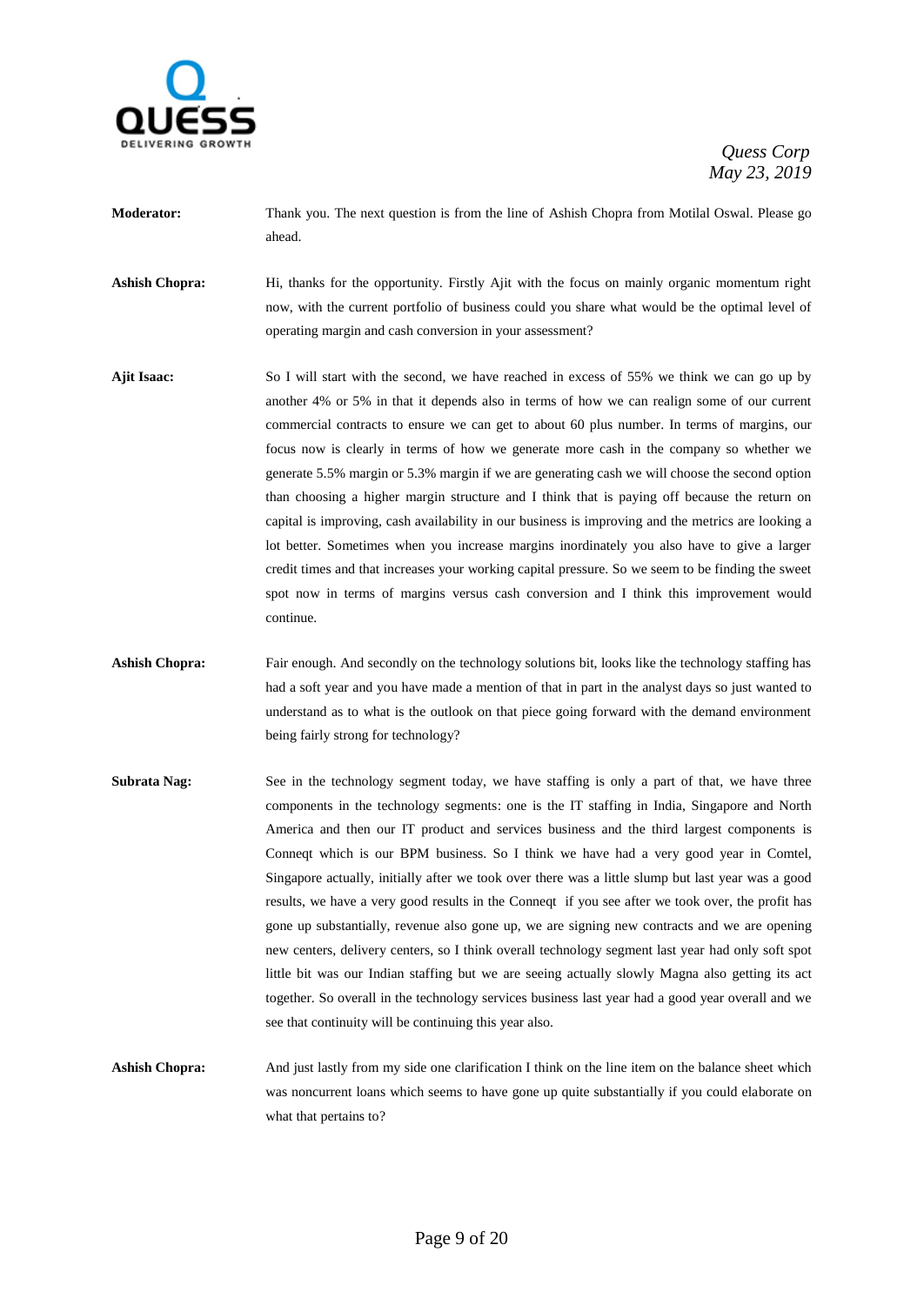

- **S Ramakrishnan:** Yes, so this pertains to inter-corporate where some of the inter-corporate loans have been moved from current. You will also see a corresponding reduction in the current loans. So some of it has been reclassified as noncurrent. Actually one of that the Rs.100 crores basically we have given from us to Quess Singapore for acquiring the balance stake of the Comtel, so instead of directly because the acquisition was done through Singapore entity so that is the inter-corporate loan and that is one of the reasons that incremental amount you are seeing there. Ashish Chopra: So the incremental would be 100 and the remaining would be reclassified from current... **S Ramakrishnan:** Yes, right. **Ashish Chopra:** Thanks. That is it from my side. All the best. **Moderator:** Thank you. The next question is from the line of Haresh Kothari from ALFAccurate Advisors. Please go ahead. **Haresh Kothari:** Sir this with reference to industrial asset management where we have reported a degrowth and that is my first question, if you can give outlook on that segment for FY2020. Second question is with reference to the JV share if you can again give the breakup of that Rs.- 8.5 Crores for the Q4 and how do you see full year FY2020 for your JV share with the component breakup. **Subrata Nag:** On the industrial as Ajit was mentioning in his initial comment that we will not pursue any project in the smart city area, we will concentrate on O&M, originally we started our industrial when we acquired Hofincons and Hofincons is primarily specialized in the O&M space in the power, in the metal, ferrous and non-ferrous and in the oil and gas industry. So we will basically go back to basic we will try to concentrate our self on that and expand our business there in the O&M space and I think last year we had some of the incidence where we did not have any control as such like the incidence happened in the Tuticorin which put us in setback because that was a large contract so demobilization of that contract actually we had to take a lot of losses there hopefully that is in past now. So currently I think this year we are expecting a healthy margin and normally industrial use to give us around 7% to 8% margin. Last year it was I think around 3 to 4% margin I think this year we will bounce back to our original if not 8%, at least 6% to 7%
	- margin, 6.5% margin we will be achieving this year. Whatever issues are there I think we are tightening our process and the telecom sector also last year was a really, really and particularly we have a large telecom business through Vedang and the Voda and Idea the merger and all these process the new orders actually did not come so that is now also got resolved and we are seeing the new contracts started coming in Q1 I think Vedang also will have a better year I think this year. So that is the industrial and what was the questions…?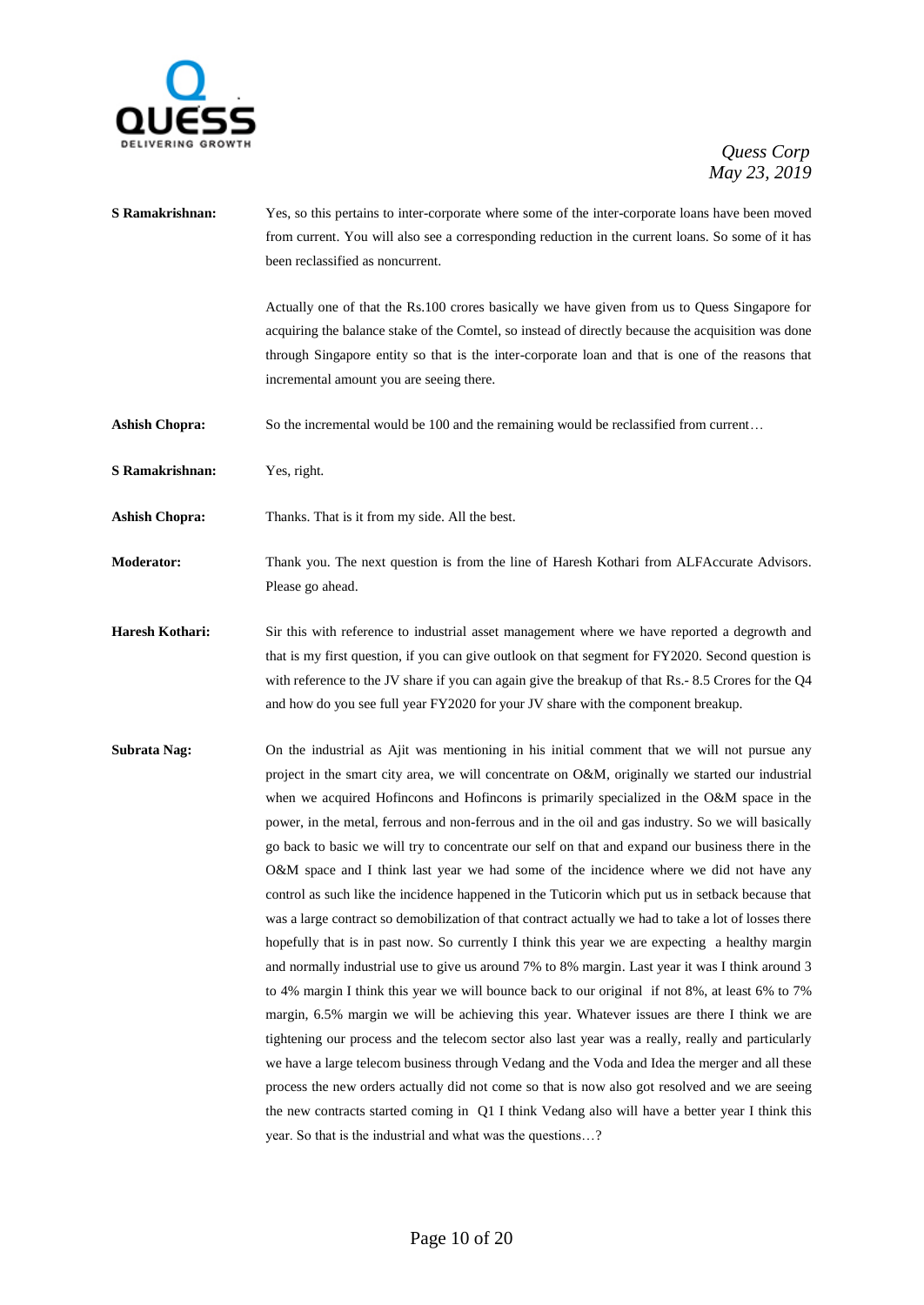

- **Haresh Kothari:** Just to continue on industrial. So in FY2020 considering you had a lot of impact in FY2019 do you think on topline also from here on over next two to three years is it safe to assume good made a double digit kind of a growth or how one should look at it?
- **Subrata Nag:** I think industrial see understand one thing actually like we have been expanding in the general staffing or deputy management the industrial O&M space also and we work on basically in a very large format clients so getting contracts, the sales cycle is a very long sales cycle. So I will not say that we will have a very huge revenue growth. It may vary say between 8% and 10% revenue growth we can expect but definitely we will have a better margin expansion and the EBITDA growth from the business.
- **Haresh Kothari:** My second question was with reference to the associate breakup for Q4 and also how do you look at FY2020 your share in associates?
- **Subrata Nag:** Yes, so on associate pick up as we were just telling earlier that I think total around Rs.10 Crores loss from the football club East Bengal, Heptagon is basically around Rs.5 Crores loss and Terrier is Rs.7 Crores profit so that gives us around Rs.8 Crores negative loss. Now one thing we have to understand, please do not think that the East Bengal will lose if you extrapolate the loss to Rs.40 Crores in East Bengal. We got into East Bengal in the last year and we started our spending also that the most of the spend came in the Q4. Overall East Bengal as I just mentioned that yearly loss this whole year we expect will be only Rs.10 Crores. So Q1 also on what you will see that there will be a substantial reduction in that as far as the loss in East Bengal is concerned but I think the Terrier has been doing very well and I think there are lot of in last year actually the Terrier our headcount has gone up substantially touching almost 20000 but we are making a lot of investment in Terrier, understand that Terrier is primarily a very, very manguarding company but we would like to convert into a company in the security services with like our integrated facility management at full fledge security services along with the east surveillance and east security. So there is a knock we have command and control center and others lot of technology we are bringing so that has an impact though we have added almost Rs.7, 8 Crores profits but that has an impact in the cost I think this year Terrier will give a more EBITDA so I think overall last throughout the full year I think we have a positive income associate income over this 2019-20.
- **Haresh Kothari:** So your -10 will remain you are saying 4Q was -10 East Bengal Club that you are seeing for FY2020 to be -10 and other two the -5 Crores loss how, what will happen to that so in the quarter we will have the -5?
- **Subrata Nag:** Yes Heptagon loss will be that is will come down also because they are also in some of the project and they have started and working I think that to you can expect overall remain between Rs.15 and 16 Crores loss but that loss will be offset from the overall Terrier income.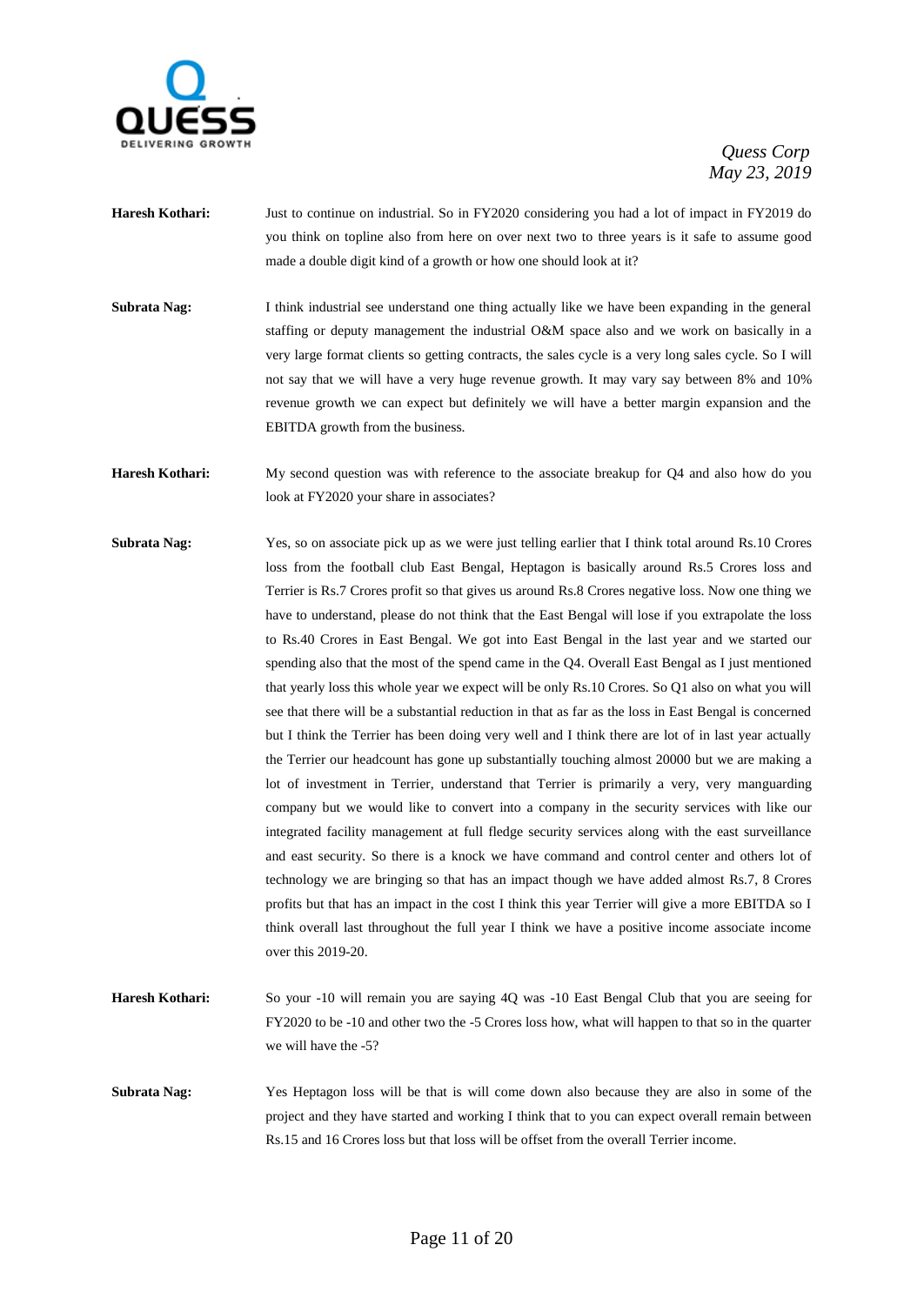

- **Haresh Kothari:** so Terrier from 7 in 4Q whether we should see sequential improvement from 7 over next four quarters or you are seeing?
- **Subrata Nag:** You will definitely see sequential improvement...
- **Haresh Kothari:** So about Rs.35, 40 Crores kind of your share that is possible from 7 quarterly for FY2020 full year?
- **Subrata Nag:** Let us talk offline, I can give you quarter-to-quarter it is not, let us discuss but overall definitely we expect much more positive results from the associate company, on an overall. It should contribute positively to our overall EBITDA.
- Haresh Kothari: Because this is a big drag to your overall numbers.
- **Subrata Nag:** No, this is just a one quarter because East Bengal but that will not be there so you will see a positive movement there, but if you want more a detailed analysis just get in touch with us we will provide you the information.
- **Subrata Nag:** Sure. Thank you Sir.
- **Moderator:** Thank you. The next question is from the line of Snigdha Sharma from Motilal Oswal Asset Management Company. Please go ahead.
- **Snigdha Sharma:** Thank you for taking my question, congratulations for a good set of numbers. Just my questions are related to the people services business. Just one, we have seen a very strong growth of 35% on the topline and I believe this is purely organic in nature, can you talk a little bit about what sector, segments are driving this growth that is one and then on the core two associate ratios well. We have seen a very smart improvement going to 1 to 330 how much higher can this number go and has some of the margin that we benefited as a result of this gone because our collect and pay share is going up and whereas that number go from the current 65%?
- **Subrata Nag:** Hi Snigdha, this last year actually in the initial year we were little weak in the BFSI segment so here I think 18 months, 24 months back we took a call that we have to get into BFSI segment that is a large segment and we started pushing and making a lot of inroads so last year a lot of our growth came in the BFSI segment other than as you know we are very strong in the telecom FMCG retail sector so those sectors also contributed substantially but BFSI is a focus sector and we have been growing and April this year also I think we will see strong growth in that sector and also new sectors like healthcare and manufacturing sectors particularly we have been post GST we think that sector will open up and it is opening up particularly in the manufacturing sector and I think the next set of growth numbers will be coming in the manufacturing apart from our normal where we are very strong. Your second question was that collect and pay, I think 65% collect and pay our ratio used to be 50/50 but we have been working on that and today March end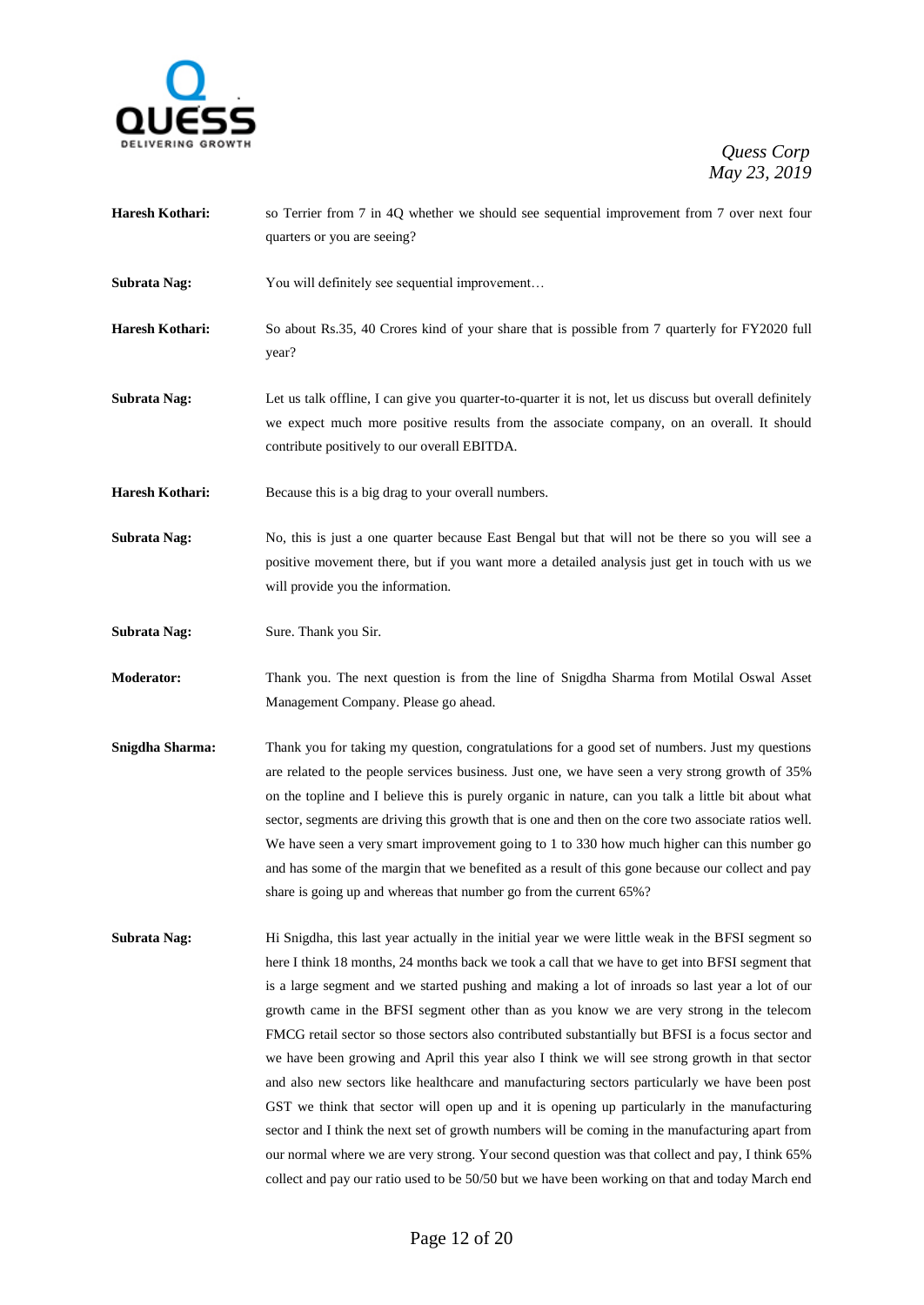

which is the 65% but with April numbers, it is going our initial target at least to end of this year between 75% to 80%, but having said that I just want to highlight one point for your information and for the larger audience, there is an apprehension in the some of your analyst mind that collect and pay is a anti margin if you emphasis on collect and pay, you have to dilute the margin I think that is not the way we are looking into that. We think that with the collect and pay also we can keep our margin and we can increasing on margin by more efficient operation by bringing more technology into our services and reducing our cost to services and bring more manage services not only just manpower, pay rolling but bring more managed services like our InEdge product and many other services what we are providing so that at the same time will keep the margin at the current level or maybe at higher level if even with our collect and pay which will help us our working capital and our cash flow generation.

**Snigdha Sharma:** Perfect Sir and the core two associate ratios; do you have a target on mind?

- **Subrata Nag:** See this is the I will not put a number became we have when we started five years back I think we are 1:180 today we are 1:330 I do not know where is the final point. Our effort will be to keep our services at the same time bring more technology and more efficiencies in the system and see where we can go because that operating leverage is the one of the tool pivot for increasing margin. So I think if everything goes well we can touch maybe definitely we will touch I think 1:400 by this year but there is a possibility we can breach that and there is possibility maybe 1:500 also we touch sometime but we will be working on that, the goal is already to go up and but where I do not know let us see I hope that we will be doing good on that front.
- **Snigdha Sharma:** Okay, perfect Sir. Best of luck.

**Moderator:** Thank you. The next question is from the line of Kaustubh Pawaskar from Sharekhan. Please go ahead.

**Kaustubh Pawaskar:** Good evening sir thanks for giving me the opportunity. Sir my question is again on the margin front, that we are seeing improvement in the mix because some of the acquisitions which have better operating margins they have consolidated and they are doing extremely well for you and going ahead you are also expecting the industrial asset management margins to improve. Even Monsters losses are expected to come out and second half is going to be good. So considering all this should we not expect little better margins in FY2020 at least we should on a conservative front 40 to 50 bps improvement in the operating margins on the consol level.

**Ajit Isaac:** That is a good question I think the core of this answer lies in this issue of business mix as our staffing business continues to grow it is a fairly large size business for us and a lesser margin than the other businesses. So if its rate of growth continues at the rate which is growing and which is a good problem because it is a good business run by a good management team, it is number one in India and expanding in professional staffing to other geography as well. If that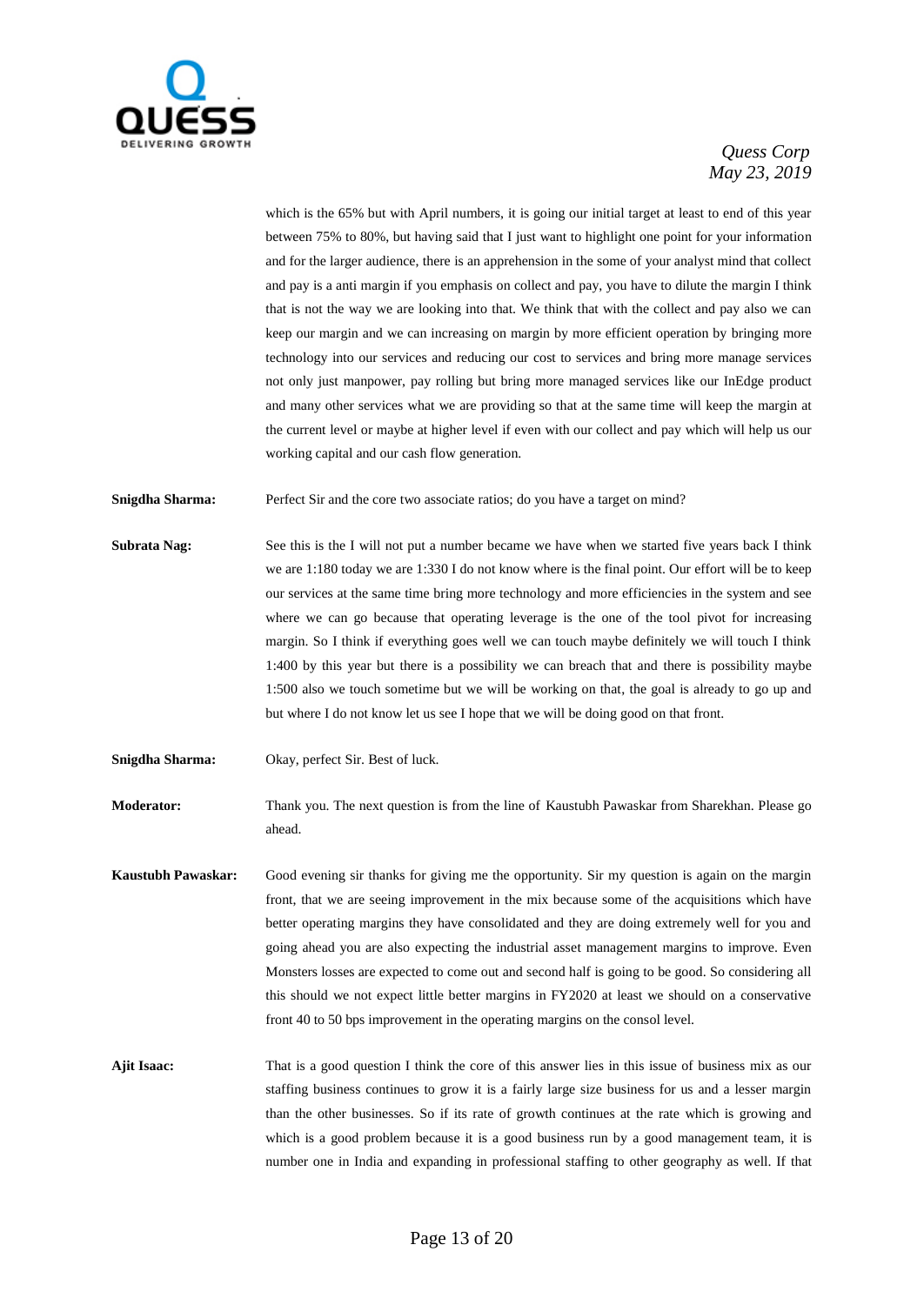

continues to grow at a pace that which it does then I think it will overshadow the higher margin business they grow at a slightly lesser rates that is really the effect of the problem, but having said that our newer investments that we are making is also in margin accretive businesses, business like Allsec is at about a 20% margin, Conneqt that we invested in last year is approaching about 8.5% - 9% and the target that we have recently had have all been of that type. So we think there is an upside possibility but we would rather be a little conservative on this right now.

**Kaustubh Pawaskar:** Got your point Sir. My second question is on the cash flows. So what are your operating cash flows at the end of FY2019?

**Subrata Nag:** Rs.202 Crores.

**Kaustubh Pawaskar:** And considering that we are expecting cash flows to improve going ahead and there are no major acquisition plans, so can we expect debt to reduce in FY2020 at least by about Rs.150 to 200 Crores.

- **Subrata Nag:** See last year we already have reduced our debt by Rs.200 Crores and that our of course that will be our target but this year some money will go for Allsec acquisition and mostly that acquisitions will be funded from the internal accruals. So after Allsec acquisitions our next target definitely will to reduced the debt over the next period a couple of months but we have to see that how much we can reduce the debt.
- **Subrata Nag:** But you are right that we will reduce debt from the cash flow numbers.

**Kaustubh Pawaskar:** And Sir when can we expect Allsec to consolidate?

- **Subrata Nag:** Allsec if everything goes when as per the plan next 15 days we are expecting to close other than the open offer first two transactions from the Carlyle and from the promoters. We will be acquiring around 61% and in the Q1, I think we will do the first consolidation for a period of maybe a month or little less than a month and then that post that the consolidation will go on.
- **Kaustubh Pawaskar:** So from quarter two we should expect the entire for the entire quarter also...?
- **Subrata Nag:** Yes, sure, yes we can expect it.
- **Ajit Isaac:** That is the target.
- **Kaustubh Pawaskar:** Okay thank you Sir. Thank you very much.
- **Moderator:** Thank you. The next question is from the line of Abhijit Akella from IIFL. Please go ahead.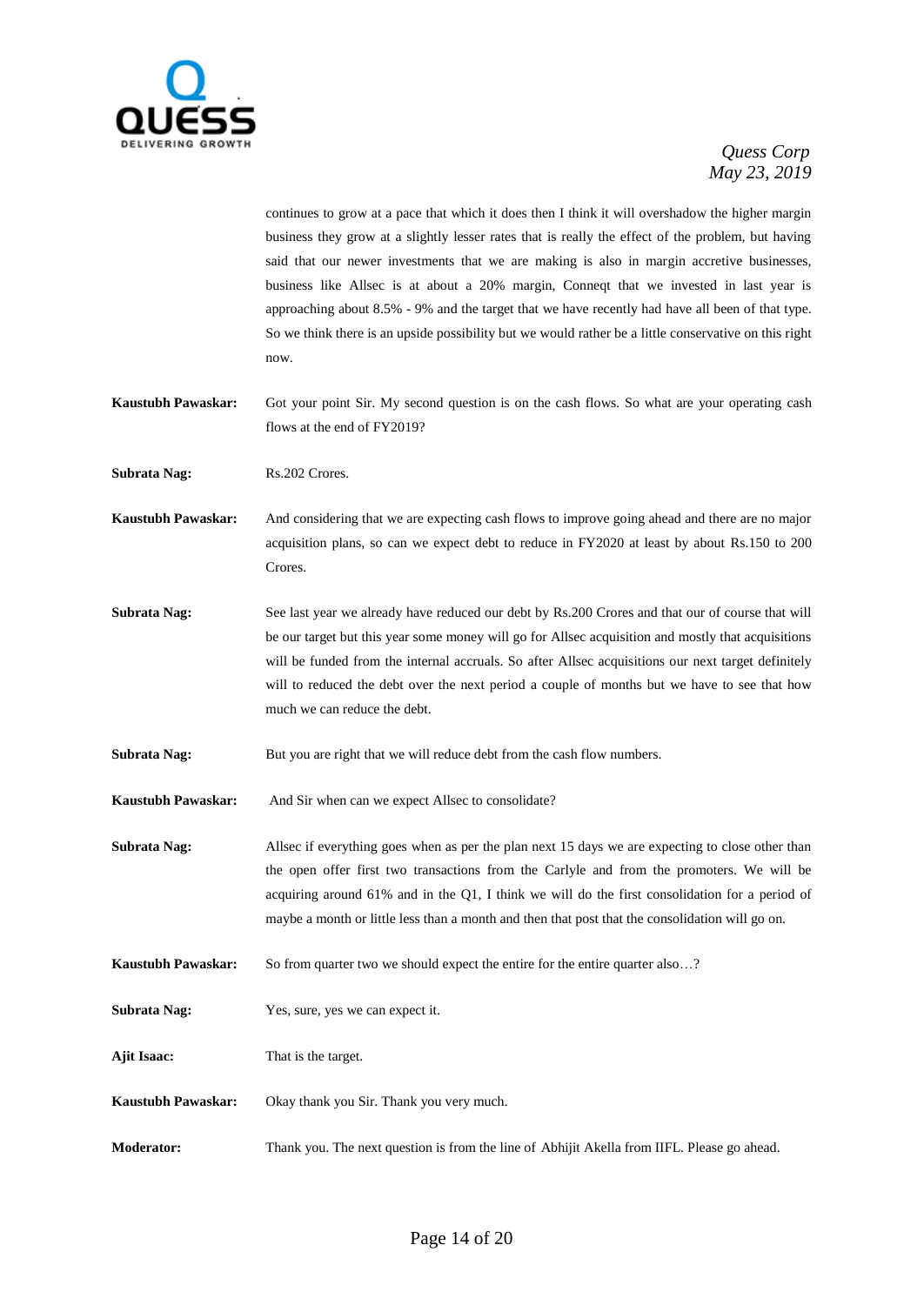

- **Abhijit Akella:** Good evening, thanks a lot for taking my questions and at the outset I just wanted to complement you on your new look investor presentation with all the new data it is extremely helpful, so thank you for that. The question was first on the performance of the facility management and the technology segment FM, we have seen a little bit of a slowdown in growth this quarter to about 13% but the margins have improved substantially so if you could just comment on what is happening there and similarly margins have improved across P&S and technology as well this quarter so if you could just shed some color on that?
- **Subrata Nag:** See facility management the most of the contracts actually comes in the first two quarters so Q4 you do not get any major contracts as such because as of last end of the year so people normally do not change their service provider, so but still it is 13% quarter we have a growth but overall I think if you just the fact that we are seeing a very substantial traction in this particular quarter and another thing in the facility management our full concentration only in that direct business if you know four, five years we have a indirect business of 30% plus, we brought it down to almost less than 10% today and we are competing in the all the large contracts in India today. So I think the facility management in this year will be also a very robust year as far as the growth is concerned.
- Abhijit Akella: And in terms of margins can it be sustained at the 7%?
- **Subrata Nag:** Yes margin certainly I think we can, whatever around 7 plus of margin I think, yes 7 plus margin we can sustain the margin but our last year margin included our new addition with the Green piece and we hope with the Green piece as a part of overall offering there is a possibility but I am not telling that but we will be try, there will be definitely strive to increase some margin there.
- **Abhijit Akella:** Okay great. Second I also just wanted to clarify you mentioned about moving towards your platform-based structure. So does that mean that the segment reporting format is going to undergo a change during the year?
- **Subrata Nag:** Yes, from the next quarter the Q1 results you will see the result in the three segments that workforce management and asset management and the BPM and Technology.
- **Abhijit Akella:** Understood and one last clarification was regarding the footnote number 10 in your financials about the Supreme Court decision on the PF liability. So how if you could just elaborate a little bit on that and how we should think about any possible risks that may arise because of this, I presume it for the entire industry?
- **Ajit Isaac:** One of the points that we must keep in mind while we are addressing this issue, that this is an industry-wide issue not restricted to Quess alone but to industry in general, one. Second is that at Quess all employee costs are pass through so let us say that the bonus to be paid or there is an increased allowance to be paid or a change in the retirement benefits or benefit structure of an employee who is an associate of the company that cost is passed down to clients as part of a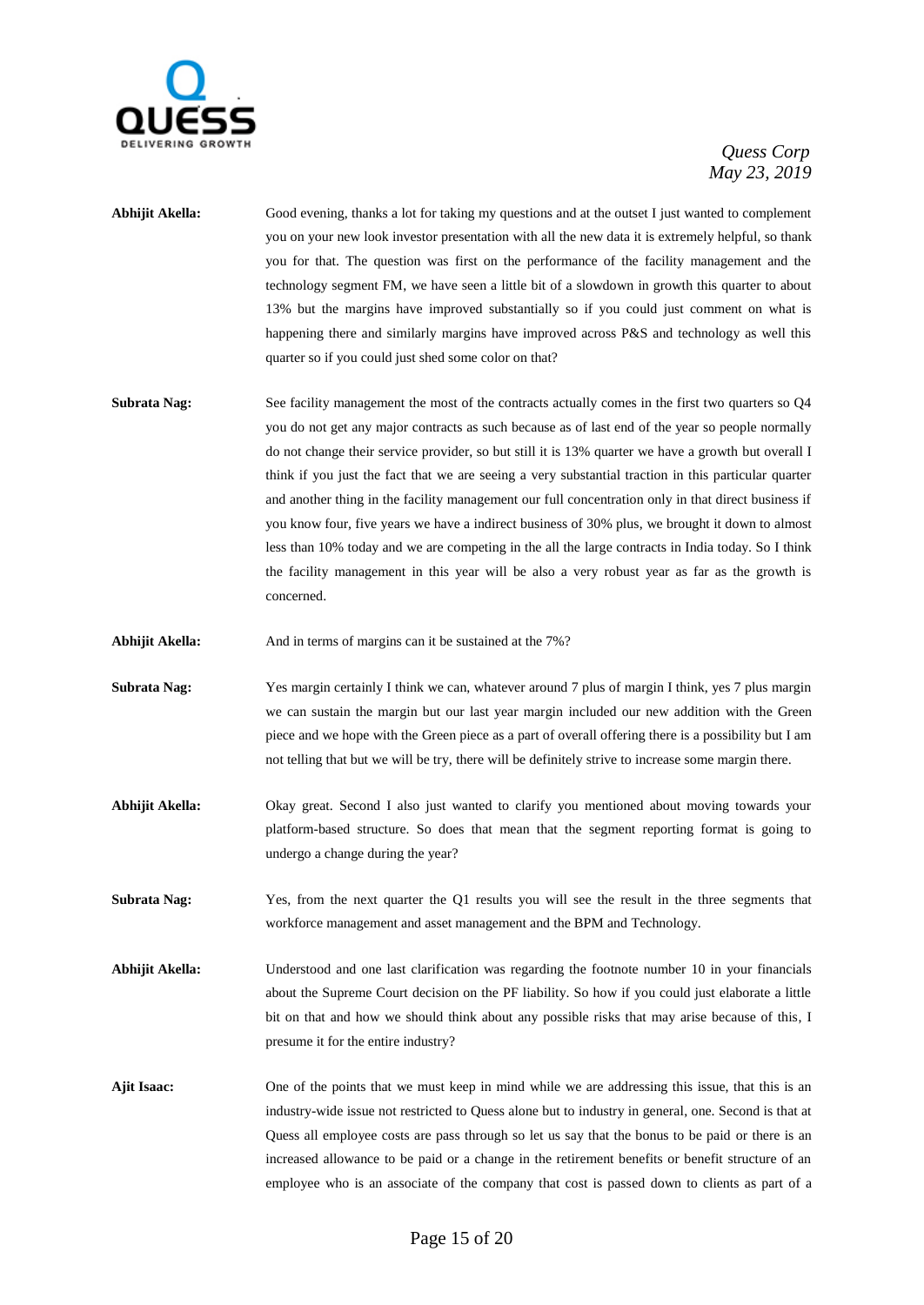

contractual agreement that we have with them. So while this is a note of information it is not something that is applicable to Quess as of now.

**Abhijit Akella:** Thank you so much and wish you all the best.

**Moderator:** Thank you. The next question is from the line of Sandeep Baid from Quest Investment. Please go ahead.

**Sandeep Baid:** Good evening. I just wanted a bit more color on the technology solutions please I guess there are three parts to it like Magna, Comtel and US piece, US and Canada piece if you can talk about how each of them have done and growth prospects going forward for them?

**Ajit Isaac:** I will give it a shot initially and then I know Subrata can come in. In Comtel for example in Singapore, the economy itself has been growing between maybe 2% to 3% so it has been a rather subdued session of economic growth and hiring has been a problem there because of the issue of employment passes which the government were restricted in granting them. We see now a greater throughput of passes, we think with the hiring per month has also increased in fact for the last month for the first time I think we touched about a 100 per month after about a few months. So we are seeing a progress in the numbers. Comtel's numbers will increase in the next few months for sure. In Magna which is the Indian IT professional staffing business while the sentiment on hiring in the IT segment has improved, a large part of the business of Magna actually comes from captives and from a combination of direct users of IT services and IT services industry themselves. So while we are seeing green shoot, we will wait for another quarter to give you a more affirmative comment on the rate of change in this industry. We are also undertaking some changes within the business in terms of structure, people, leadership to give it more momentum and this we hope will start reflecting in the results that Magna has. At MFX, it has a combined business with Mindwire right now so it is able to give campus of both combination of insurance services, IT asset management services, and staffing services. We think that the margins will improve there we have a combined sales team in the US and across USA and Canada; this should be a better year for us.

**Sandeep Baid:** So Ajit what kind of growth do you think is possible for this segment going forward and also on the margins if you can give some more color going forward?

**Subrata Nag:** Before getting into I will just tell you from the FY2019, Magna and Comtel will be part of the work force management. The technology segment from now onwards basically will have the two major parts one is our insurance and services business that is the MFX and our BPM business that is Conneqt and I think in our technology business our focus actually to build a large BPM business. Allsec, the acquisition actually is to make that happen and with Allsec and Conneqt, I think this year will be a great year for the technology business as you see the last year itself we have made a substantial progress either in the revenue as well as in the margin and EBITDA in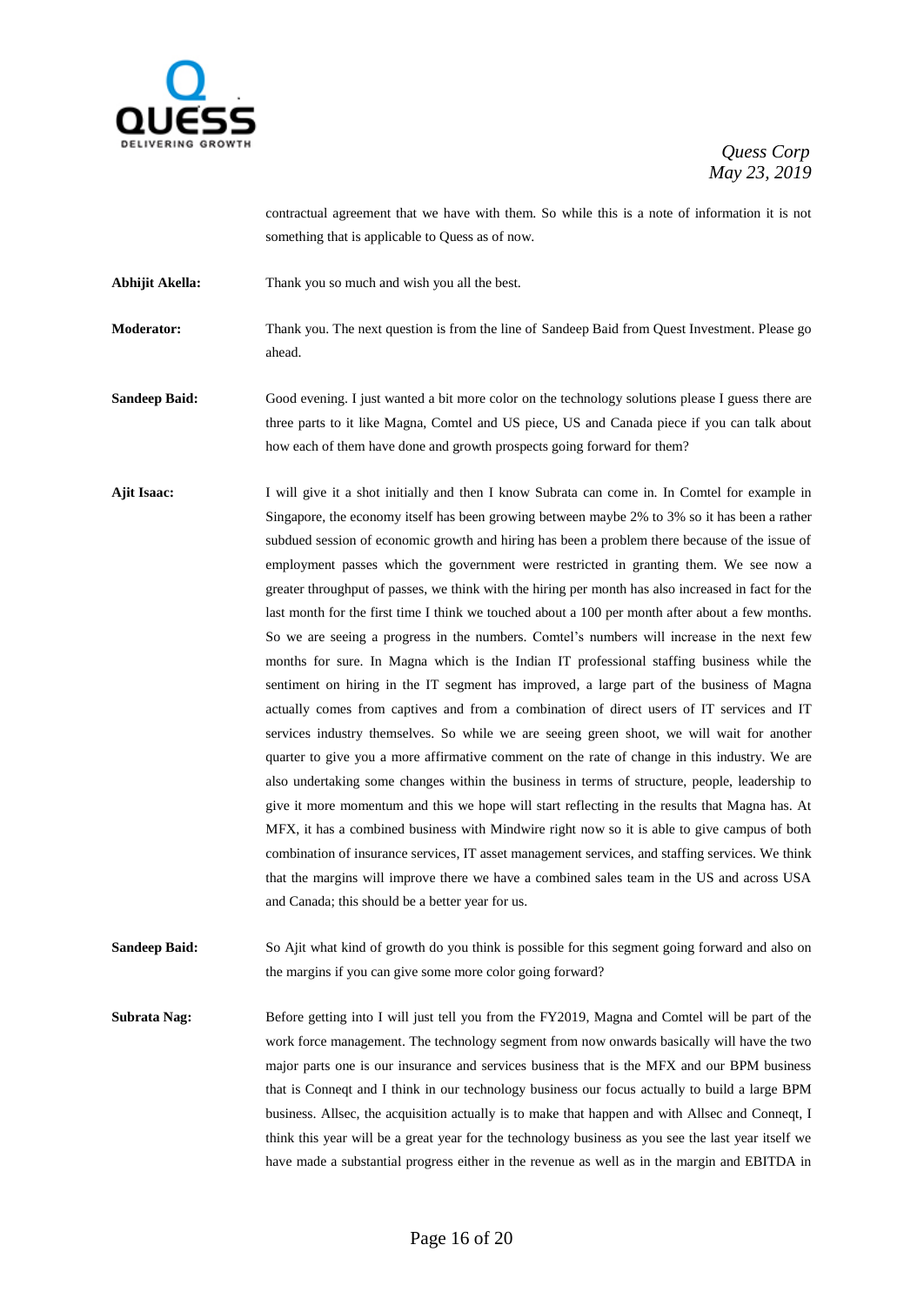

the Conneqt business and I think with Allsec that international exposure, CLM and HRO business, I think we can expect definitely a margin which is in a double digit which is almost.. Conneqt itself is an 8%, 9% but with Allsec we can expect in technology, a double digit margin and MFX actually last year in February we lost one of our clients because of the merger and acquisition happened in the insurance segment in USA but that took us some time to recoup our revenue and subsequent EBITDA. So this year we expect in both overall technology will be a much better year than the previous year.

- **Sandeep Baid:** Like and the Comtel and Magna piece I guess that will get combined with the people services business?
- **Subrata Nag:** That is workforce management yes.

**Sandeep Baid:** But if you can maybe talk a bit about what kind of margin trajectory are you seeing in that business going forward I know from next quarter onwards one may not be able to differentiate but if you can just talk about it?

- **Subrata Nag:** Well Ajit told actually Comtel after we took over the first year there was a little bit of restriction on the EPs in Singapore so that has an impact in our Comtel business but that restriction has eased out much last couple of months. We have seen there are a lot of tractions happening in Singapore and it gives us almost 7%, 8% margin in the Comtel. I think that margin will remain in that it will not increase substantially but we will have a better year there. Magna, we are currently around 9% plus margin and I think we will be around 9%, 10% margin. So overall between Comtel and Magna, our margin will be around 9% between 9% to 10%.
- Sandeep Baid: Thank you. That was very helpful.
- **Moderator:** Thank you. The next question is from the line of Haresh Kothari from ALFAccurate Advisors. Please go ahead.

**Haresh Kothari:** Sir just one question in terms of if I look at your overall debt which has reduced but your interest cost in Q4 has jumped significantly so can you guide how do you see FY20 in terms of overall interest cost?

**S Ramakrishnan:** See the overall interest cost the debt levels of them, but most of the interest cost we are talking about here is pertaining to our intercorporate loans that is what has the interest cost and secondly what has also happened is compared to last year to this year the utilization of debt lines has been more in the sense that we had some of the IPP money and sometimes in the previous year so the debt lines were not kind of utilized which meant that the interest cost was only for part of the year in the current year the lines were more fully utilized that is the kind of reason why we had..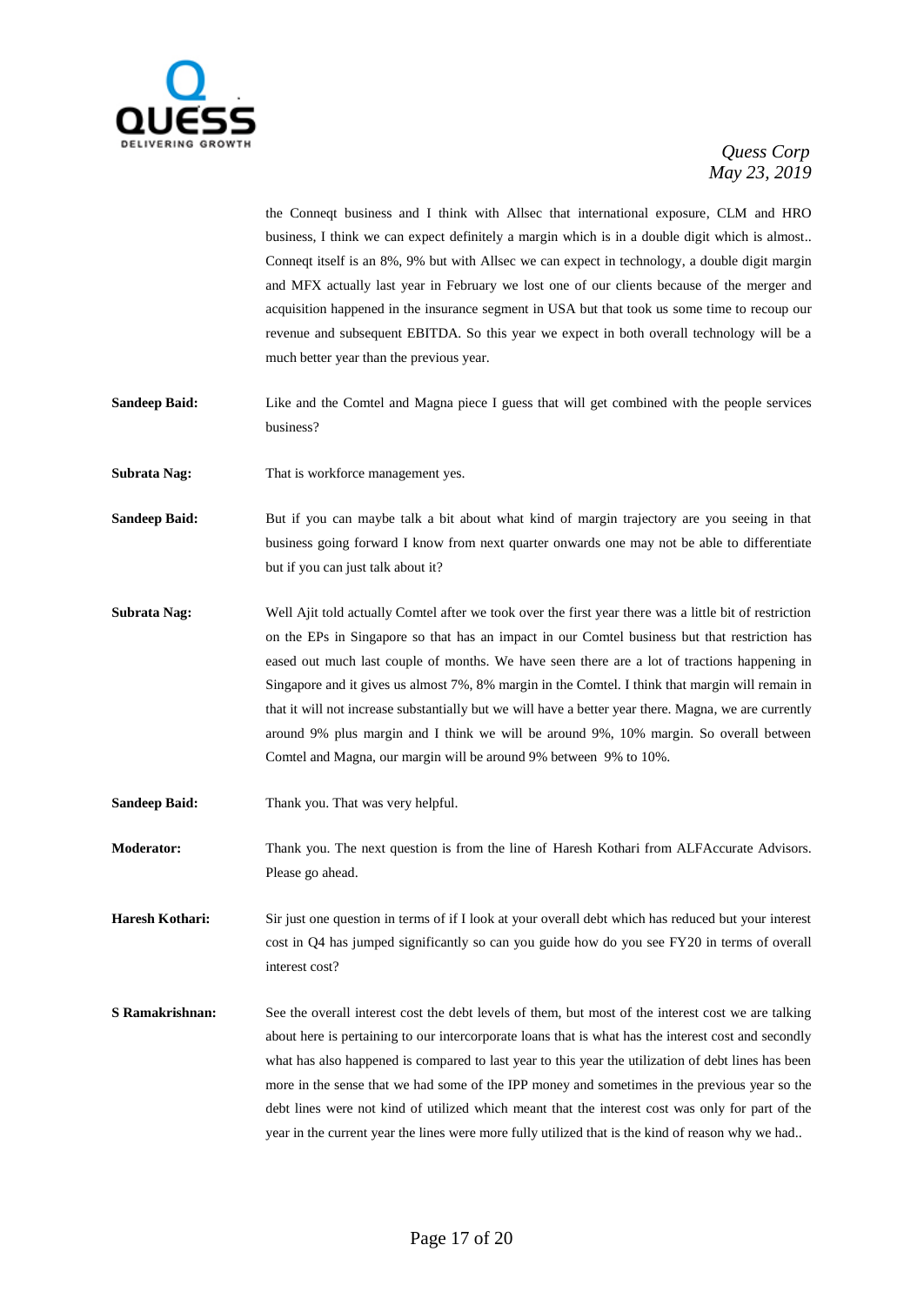

- **Subrata Nag:** And also I think during the year that the PLR also gone up by about 1.5%, so that has an impact but we are trying to reduce our working capital and you see that DSO level, which came down from 54 to 39 days which is helping us in cash generation and I think that will also help us to reduce our interest cost this year.
- **Harish Kothari:** So from quarterly now 32 Crores run rate how do you see this number because your cash to be use for Allsec of course Allsec numbers of course will quite comes out to that extent it might be not much impact on EPS from Allsec perspective, but your interest cost from 32 will it be a quarterly base that is a new base that is what you are trying to interpret.

**Subrata Nag:** Yes, I think it will come down to whatever...

- **Ajit Isaac:** The interest cost is a function of two things one is the quantum of debt utilized on the interest rate at which you have planned so if interest rate go up we have more control on that, but what internally we are working at is reducing the debt utilization so I think if interest rates remains constant the amount of interest cost that we will have should only come down because we will utilize that.
- **Subrata Nag:** Yes see primarily understand one thing our debt level last year almost came down to 100 and we do not have any plan to increase our debt level actually plan is to deduce that so that will have an impact to in the interest cost so it will get reduced that is our assumption.
- **Harish Kothari:** Sir you are absolutely right, your operating cash flow conversion has improved and which is definitely very good thing but the only thing which is a little bit got confused which you explained that there might be more limits to utilization and therefore at times it is not possible to have direct correlation of interest on your debt because the debt is anyway reduced but this interest has gone up by 52% so even if I look at Q-o-Q and Y-o-Y 4Q is also 32 see if you say 32 is a new base or even 30 is a new base that is a big number because then again your overall interest cost will look significantly higher in FY2020?
- **Subrata Nag:** Yes fine we noted and we will see that, but I think overall you can expect that annualized interest cost will not go up actually and maybe it will come down on a year-on-year basis.
- **Harish Kothari:** Okay fine, perfect, thank you.

**Moderator:** Thank you. We take the last question, which is from the line of Atul Mehra from Motilal Oswal Asset Management Company. Please go ahead.

**Atul Mehra:** Hi sir thanks for once again the opportunity. Sir just on Allsec so in terms of could you talk a little bit about prospects of this business going forward as you see it given one is we have seen some level of volatility in earnings and numbers for them in the past even this year has been very weak and secondly this is also had one impairment in the last quarter if you could explain little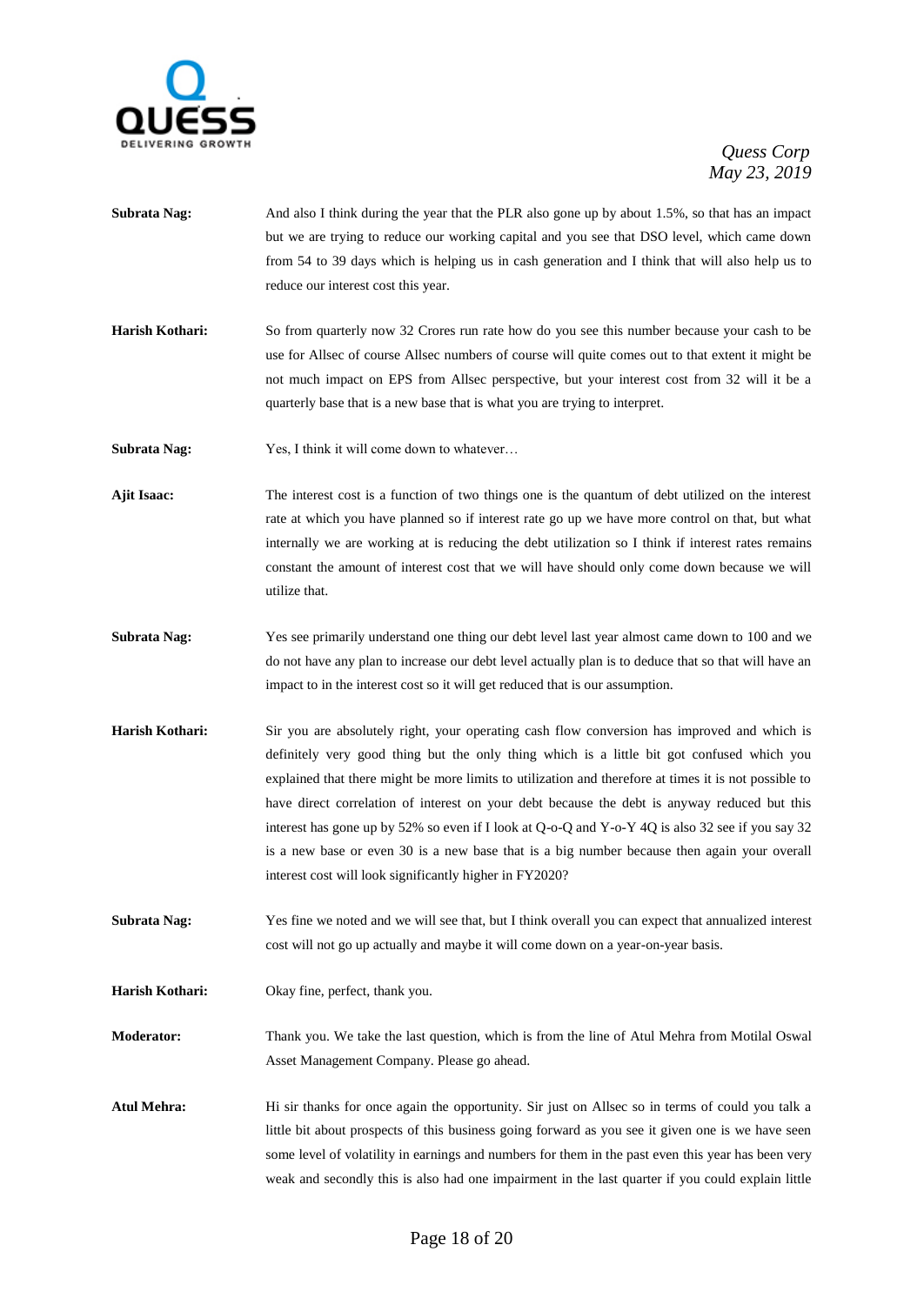

bit on what is to do with this impairment in the subsidiary and something on that side as well? Thanks.

**Subrata Nag:** See Allsec had a business in the US, they had acquired a company couple of years back in the mortgage space and that business is no more there so there is actually we as per when we discuss so that is as the business is not there, there is no point in carrying that good will so they cleaned up their balance sheet primarily before we took over so that is already done we know that so I do not think that will have any impact in the Allsec going forward. Now Allsec as Ajit was telling it is around 250 between 260 Crores overall revenue with a 20% overall margin and it has primarily three line of business one is the CLM international business, which they service from Manila and little bit from India, one is CLM India business domestic business and a large HRO of business, which is almost between 35% to 40% margin so our emphasis will be to use Allsec for international CLM and the HRO to work on the HRO business and see how and we know we are a large HR services company we started with and the payroll was one area where we did not have any presence so this gap I think will be filled by Allsec there also. So I think in India payroll outsourcing is a large area and Allsec is very rightly placed there to expand that opportunity. So we think there will be Allsec will definitely as I told will add into our BPM space to a large extent.

- **Atul Mehra:** And Sir who will run the show because the promoter used to be the one over here initially in terms of going forward on an ongoing basis who will run the Allsec as an entity how will it be consolidated from a management perspective?
- **Ajit Isaac:** Yes, one of the product is for this year is combined business of Conneqt and Allsec that we will build together that will be a business of about 130 Crores of EBITDA employing maybe close to about 35000 people so with a margin level the growth up to about 12% or so. So it will be among the larger BPO businesses in India, the structure is emerging we will make an announcement about that shortly.
- **Atul Mehra:** And Sir one final question on Allsec. So do you see growth returning back where in terms of strongly given that we are buying it on a 20% decline here in terms of growth. So how confident we are in terms of reviving growth significantly in this particular business.
- **Ajit Isaac:** One way to witness that if you look at the previous track record of how we have done with investments that we have previously done we have about 20 odd investments that we have made most of which were assets that needed injections of capital, management, process, structure, etc., we have succeeded fairly and turning them around which is what has encouraged us to do many of these acquisitions, we believe we can repeat that here. Conneqt has had a terrific year last year it grew from about 55 Crores to about 70-odd Crores of EBITDA substantial growth in spite of the fact that three years prior to our investment it had remain fairly constant in terms of earnings. So we think that we have a good platform to build out from here and also it should return to some